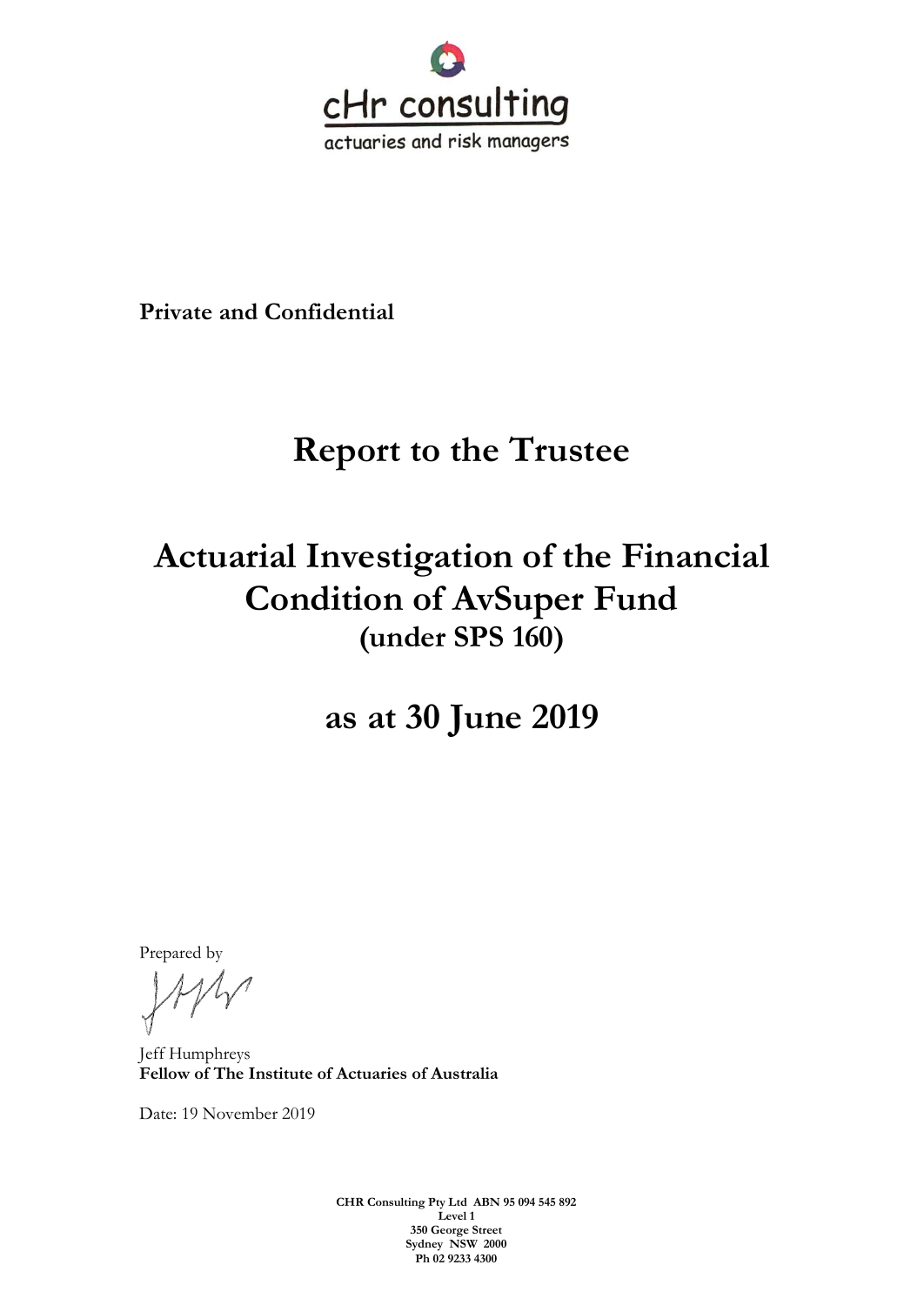

# **Table of Contents**

| <b>Section</b>                                                          |                                               |                 | Page |
|-------------------------------------------------------------------------|-----------------------------------------------|-----------------|------|
| $\mathbf{1}$                                                            | Summary                                       |                 | 3    |
| 2                                                                       |                                               | Membership Data | 10   |
| 3                                                                       | Fund Accounts, Asset Values and Earning Rates |                 | 13   |
| $\overline{4}$                                                          | Valuation Method and Assumptions              |                 | 19   |
| 5                                                                       | Results: Short Term Funding                   |                 | 24   |
| 6                                                                       | Results: Long Term Funding                    |                 | 28   |
| 7                                                                       | <b>Future Employer Contributions</b>          |                 | 32   |
| Summary of Fund Provisions - Defined Benefit<br>Attachment A<br>Members |                                               | 34              |      |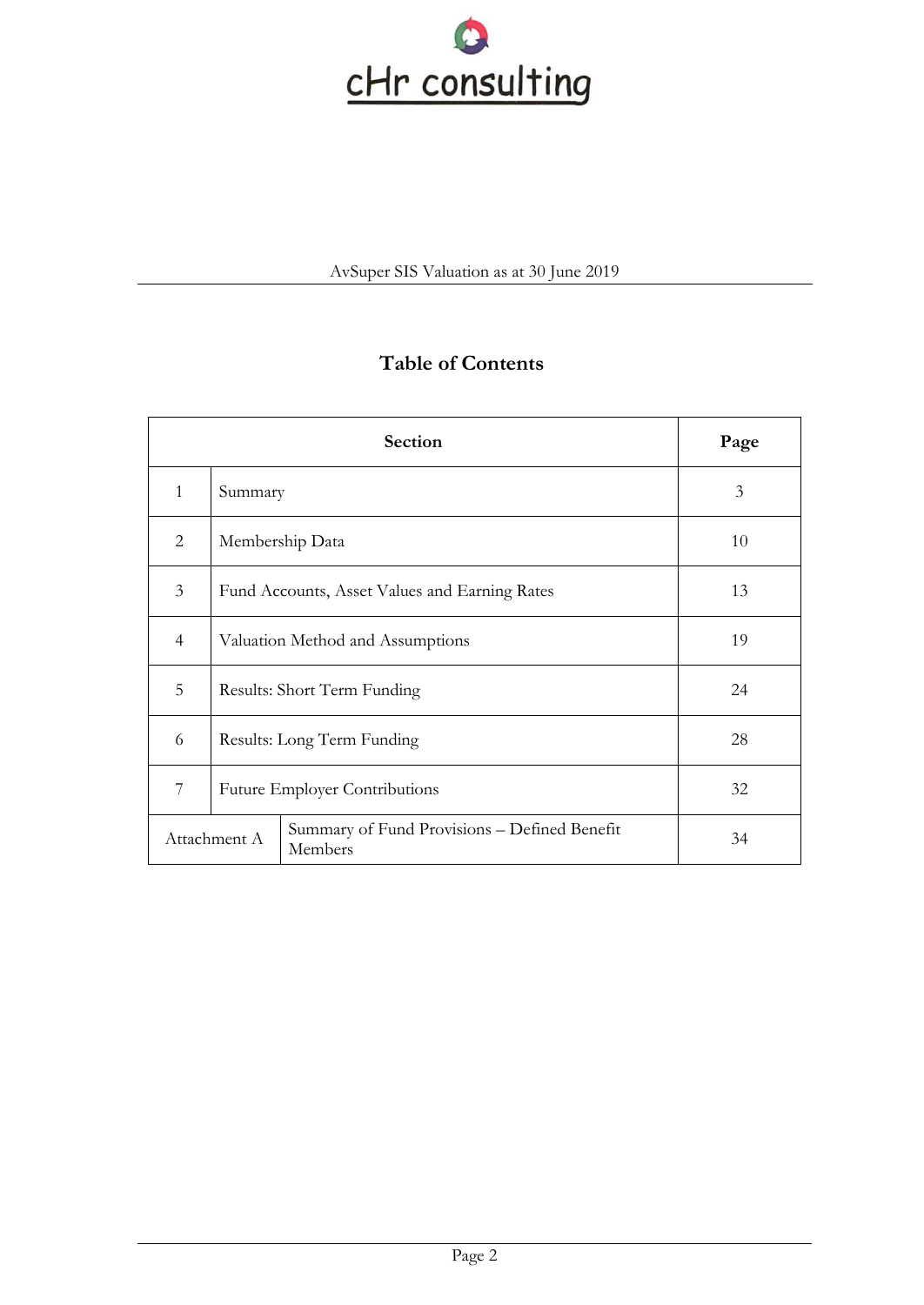

# **Section 1 – Summary**

# **1.1 Background**

# **Nature of the Advice**

This report has been requested by Michelle Wade, Chief Executive Officer of AvSuper Fund. In this report, AvSuper Fund is referred to as the "Fund".

The trustee of the Fund is AvSuper Pty Ltd. In this report, AvSuper Pty Ltd is referred to as the "Trustee".

I have provided the advice in the report in my capacity as Actuary (as defined in the trust deed) to the Fund. Further explanation on my advice can be obtained using the contact details set out on the first page of the report.

The advice is provided to the Trustee only and may be inappropriate for any other party to use as the basis of any action or decision it takes.

The previous valuation was carried out as at 30 June 2016 by Jeff Humphreys of CHR Consulting Pty Ltd. The report on that valuation was dated 3 December 2016.

# **Fund Background**

The trust deed governing the Fund is dated 20 December 2012.

The Principal Employer is Airservices Australia. The Associated Employers are Civil Aviation Safety Authority and AvSuper Pty Ltd. The term "Employer" is used throughout this document and should be read as both the Principal Employer and the Associated Employers or only the Principal Employer depending on the context in which it is used.

The Fund is open to new members. However the defined benefit category was closed in 2002.

The Fund is a complying superannuation fund and is taxed at the rate of 15% (nil for pension assets).

Under the trust deed:

• Each Employer must contribute to the Fund the amount or rate of contributions determined by the Principal Employer from time to time after obtaining the advice of the Actuary and consulting the Trustee.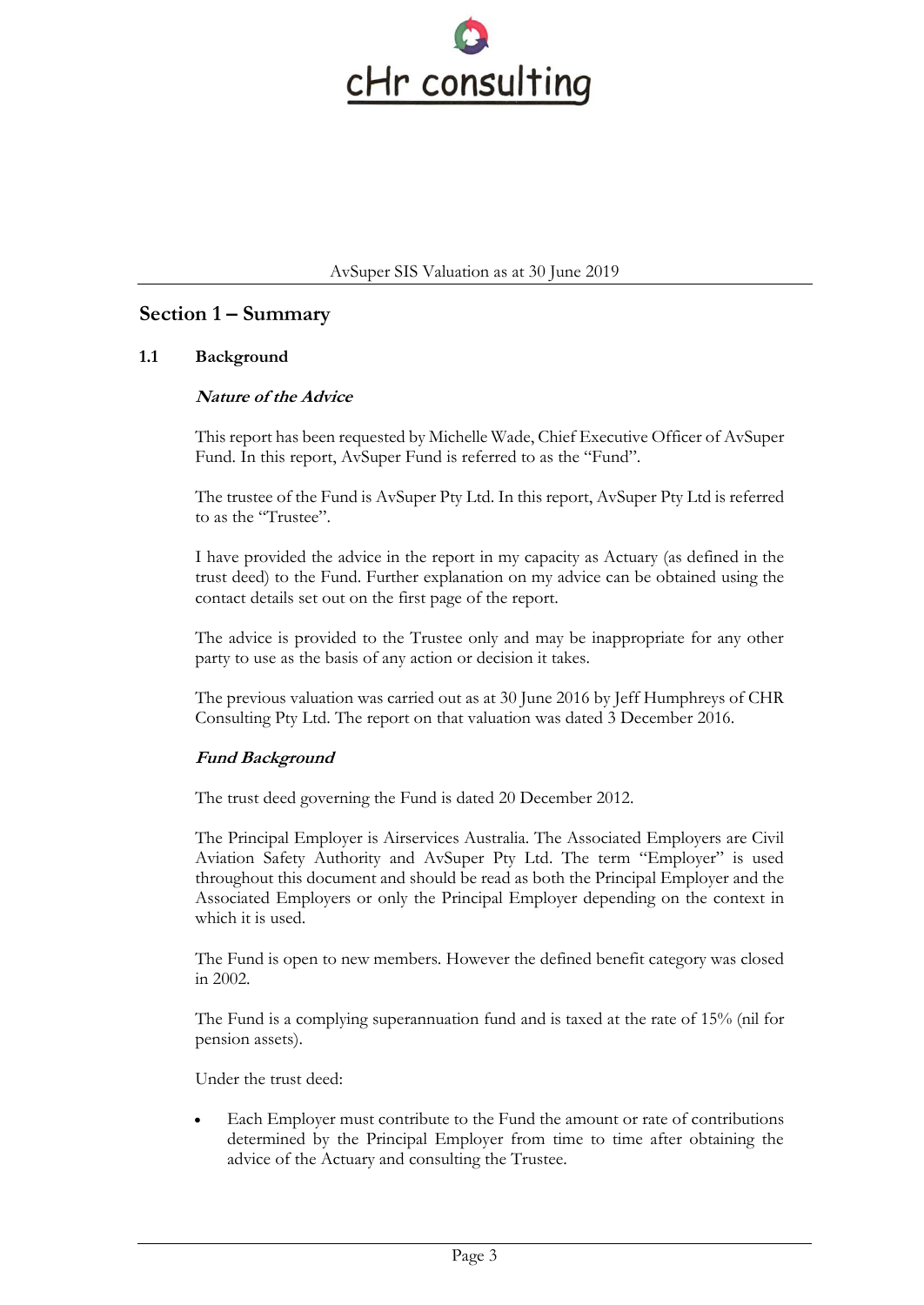

If the contributions being made and expected to be made to the Fund and the actual and expected assets of the Fund are together inadequate to provide for the actual and expected liabilities of the Fund the Trustee may adjust members' benefits.

# **Compliance**

The report satisfies the requirements of APRA's Prudential Standard SPS 160.

The report complies with Professional Standard 400 of The Institute of Actuaries of Australia.

# **Purpose**

The major purposes of this report are to:

- Examine the adequacy of the assets to meet the liabilities;
- Advise the Trustee on a suitable minimum Employer contribution rate;
- Review the investment policy and the insurance arrangements.

This report is provided triennially. In addition to this report, the Trustee receives actuarial and other advice on a regular and frequent basis to assist it to monitor the financial position of the Fund. Annual actuarial advice on the financial position of the Fund is included as a component of the Fund's risk management strategy.

# **1.2 Financial Position of the Fund**

The Fund's financial position was very healthy at 30 June 2019:

- There was an excess of assets over the Actuarial Value of Accrued Benefits, in respect of defined benefit liabilities, the margin being 26% of assets. See Section 6.6.
- The Fund was in a Satisfactory Financial Position with a ratio of assets to Vested Benefits (amount of benefits payable if all members left the Fund) of 110% and a ratio of 132% in relation to the amount of the defined benefit vested benefits. See Section 5.1.

The significant feature of the experience (see Section 1.4 below) that has affected the financial position of the Fund has been:

• the investment performance relative to the rate of increase in salaries (the real rate of return) which was better than expected at the last valuation; and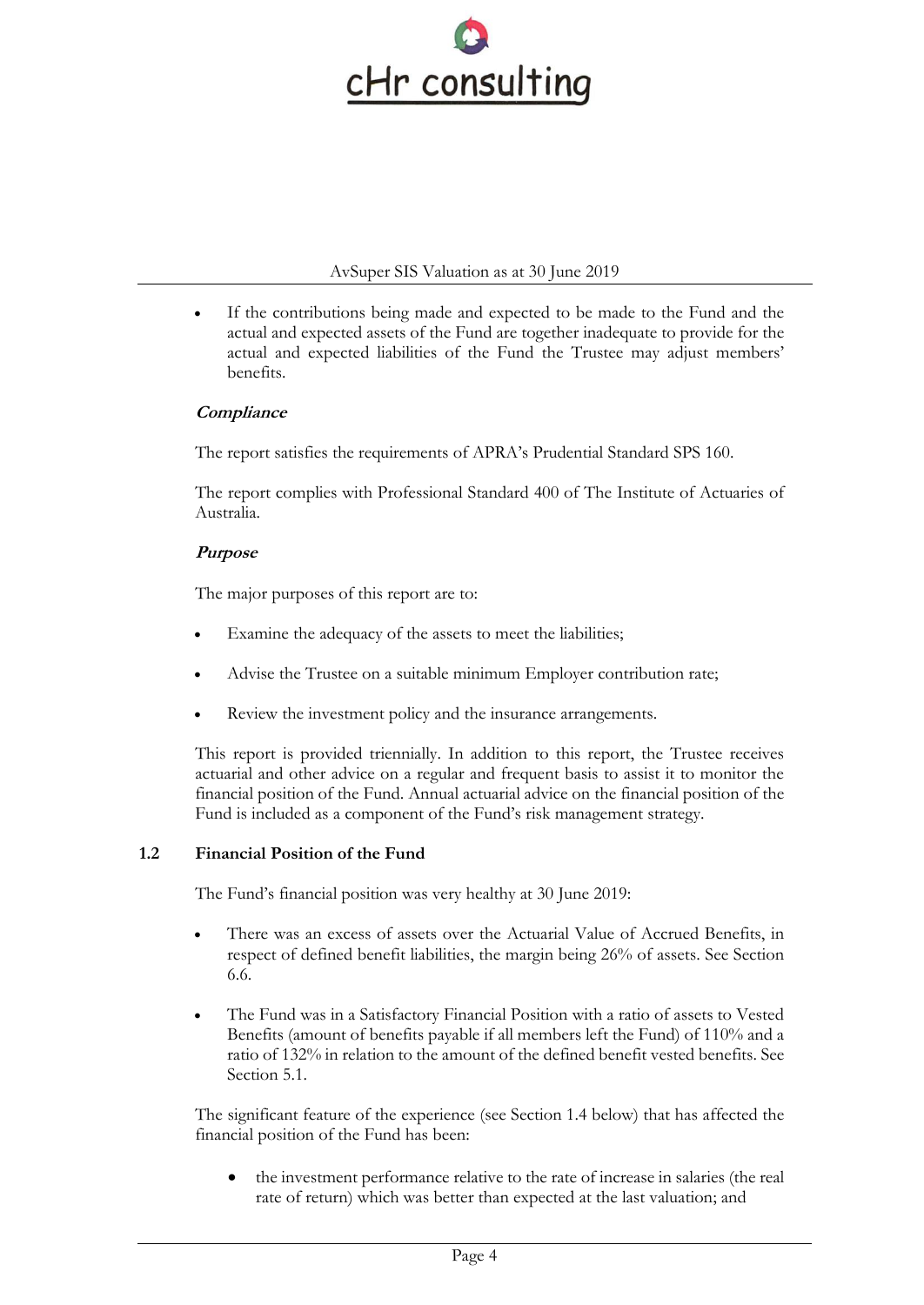

• The reduction in the number of defined benefit members, as the remaining liabilities are supported by the same dollar margin, which results in a higher percentage margin.

Overall, the experience has had a positive impact on the short term and long term financial position of the Fund. Sections 5 and 6 of the report set out in detail the financial position of the Fund.

# **1.3 Employer Contribution Rate**

# **(a) Current Rate**

Over the 2 years to 30 June 2018, the Employers contributed in respect of Defined Benefit members at the following rates:

| Employer           | <b>Employer Contribution Rate</b><br>From 1 July 2016 to 30 June 2018<br>(% of Salaries) |                 |            |
|--------------------|------------------------------------------------------------------------------------------|-----------------|------------|
|                    | <b>Full Non</b><br><b>ATC</b>                                                            | <b>Full ATC</b> | <b>CSS</b> |
| <b>Airservices</b> | 16.5<br>3.0                                                                              |                 |            |
| 0ther              | 15.0                                                                                     |                 | 3.0        |

The contributions made over this period were consistent with the recommendations made in our last report.

Because of the very healthy financial position of the Fund, the Employer reviewed the contribution rate and determined that with effect from 1 July 2018, the rate would be reduced to nil for Full members and 3% for CSS members. As part of the determination of the revised rate, the Employer received my advice as Actuary. My advice to the Employer was, in summary, that the new rate was an appropriate rate in the circumstances of the Fund.

# **(b) Recommended Future Contribution Rate**

The Trust Deed sets out the process for determining the contributions to the Fund. It is the responsibility of the Employer to decide the appropriate level of contributions, after receiving the advice of the Actuary and consulting the Trustee.

The recommendations in this report in relation to contributions are made only for the Trustee and should assist the Trustee in this consultation process. Our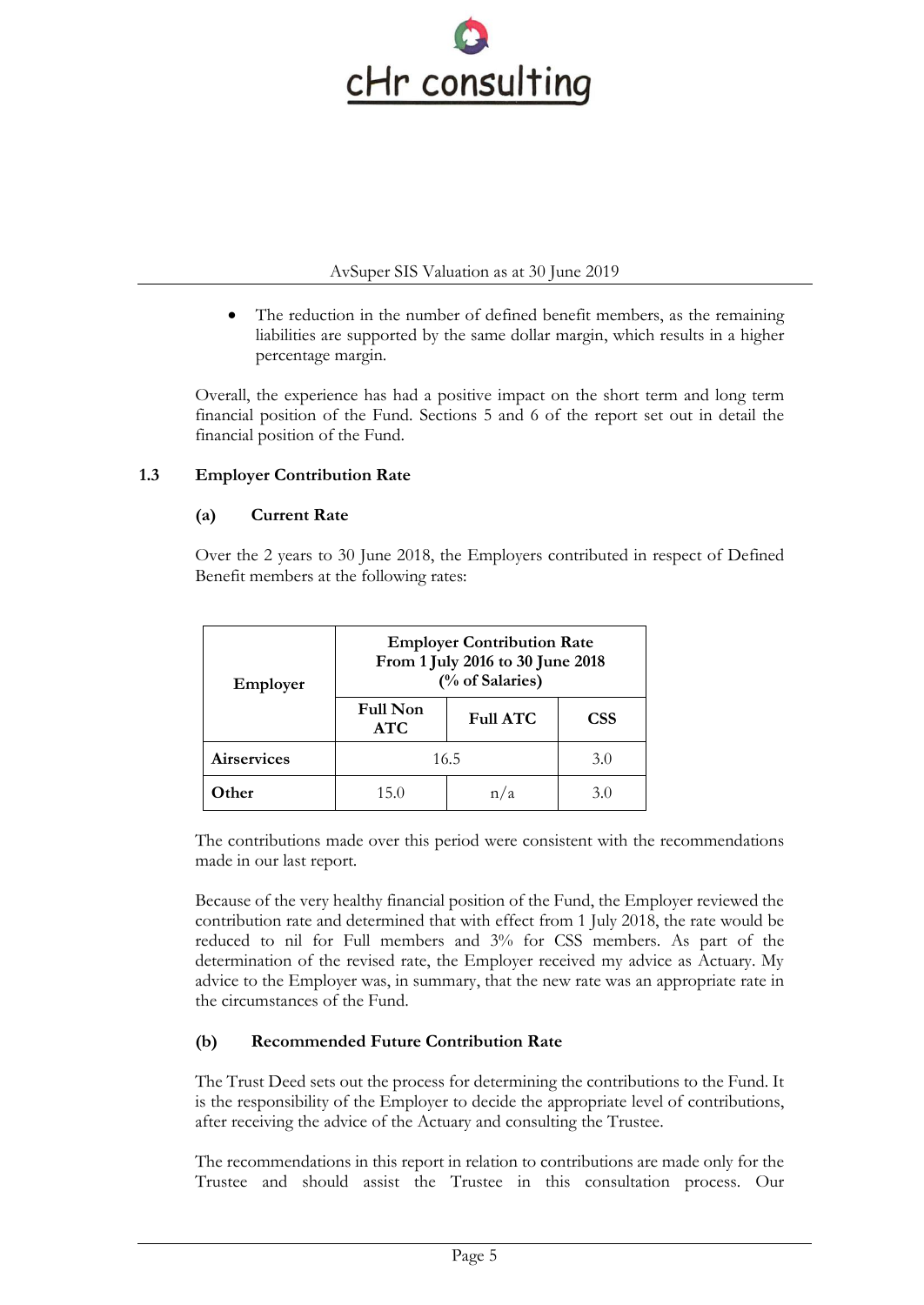

recommendations therefore are minimum contribution recommendations for the circumstance of the Fund at this time.

There are many considerations in relation to an appropriate future contribution rate and these are set out in Section 7.2.

Taking these considerations into account, my recommendation is that the current contribution rate of 3% for CSS members and nil for Full members can be maintained.

#### **Summary of Recommended Rates**

The recommended minimum Employer contribution rates from 1 July 2019 are set out in the table below.

| <b>Employer Contribution Rate</b><br>(% of Salaries) |     |  |  |
|------------------------------------------------------|-----|--|--|
| <b>CSS</b><br>Full                                   |     |  |  |
| ()()                                                 | 3.0 |  |  |

<sup>^</sup> subject to review at the time of completion

Salary sacrifice member contributions are made by the Employer for some employees and the member contribution rate is increased by 17.6% to allow for the taxation of these contributions.

In addition, the Employer is contributing at the rate agreed in respect of Accumulation members.

#### **1.4 Experience**

The significant items of experience during the three years ended 30 June 2019 were:

- a) The defined benefit membership fell from 1,139 to 785 following the restructure in the Employer;
- b) The average rate of increase in members' salaries was 2.8% p.a., which was lower than the previous three-year period and lower than that expected at the previous valuation, an average of 4% p.a. – See Section 2.4;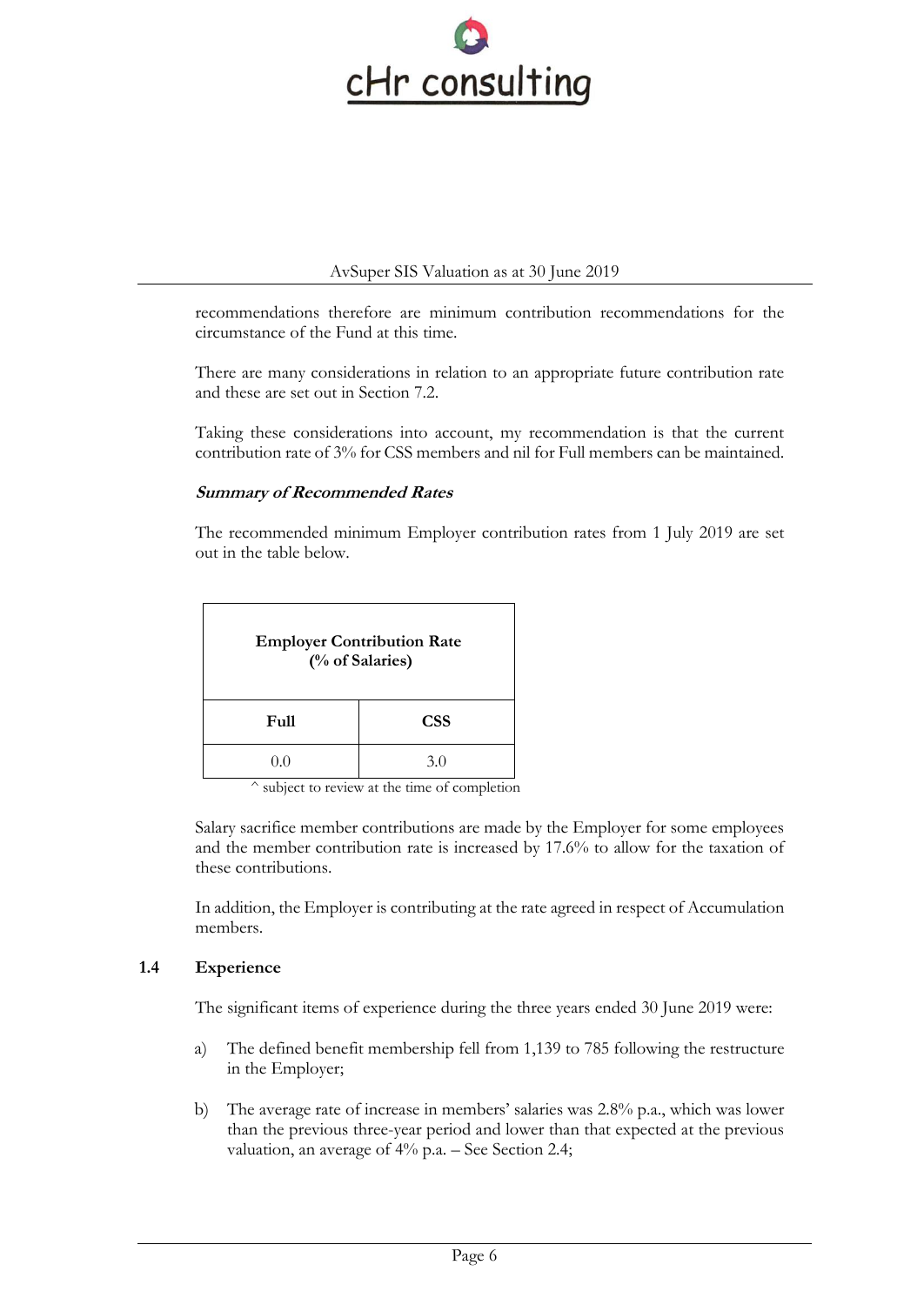

- c) The investment return, net of fees and taxes on the defined benefit assets was 6.1%, slightly higher than the assumed rate. See Section 3.2; and
- d) The real rate of return was 3.2% p.a. which was higher than the assumed rate. See Section 3.3.

#### **1.5 Insurance Arrangements**

The Fund does not self-insure.

#### **Insurer**

The Fund's insurer over the period since the last valuation was Hannover Life Re of Australasia Ltd, one of five significant group risk insurers in the Australian market.

# **Insurance of the Defined Benefit Liability**

The Fund insures the future service component of the death and TPD benefit and the whole of the Temporary Disability Income Benefit for Full members. The future service component for Full members is:

20% x Salary x Future membership to age 60

This is appropriate while the value of the assets is at or around the amount of vested benefits but should be reviewed if assets become out of line with vested benefits.

The future service component for CSS members is nil.

#### **Insurance for Accumulation Members**

Accumulation members who are employees of the Employer receive cover at the level of Full members.

Members who leave the Employer and retain their membership of the Fund have their cover maintained at the level that applied at the time of exit.

Members may apply for additional cover and may opt out of cover.

# **Legislative Changes**

Legislative changes to insurance of death and disability benefits may require the Trustee to review its design and consider the option to make a dangerous occupations election. A significant proportion of members meet the dangerous occupations definition.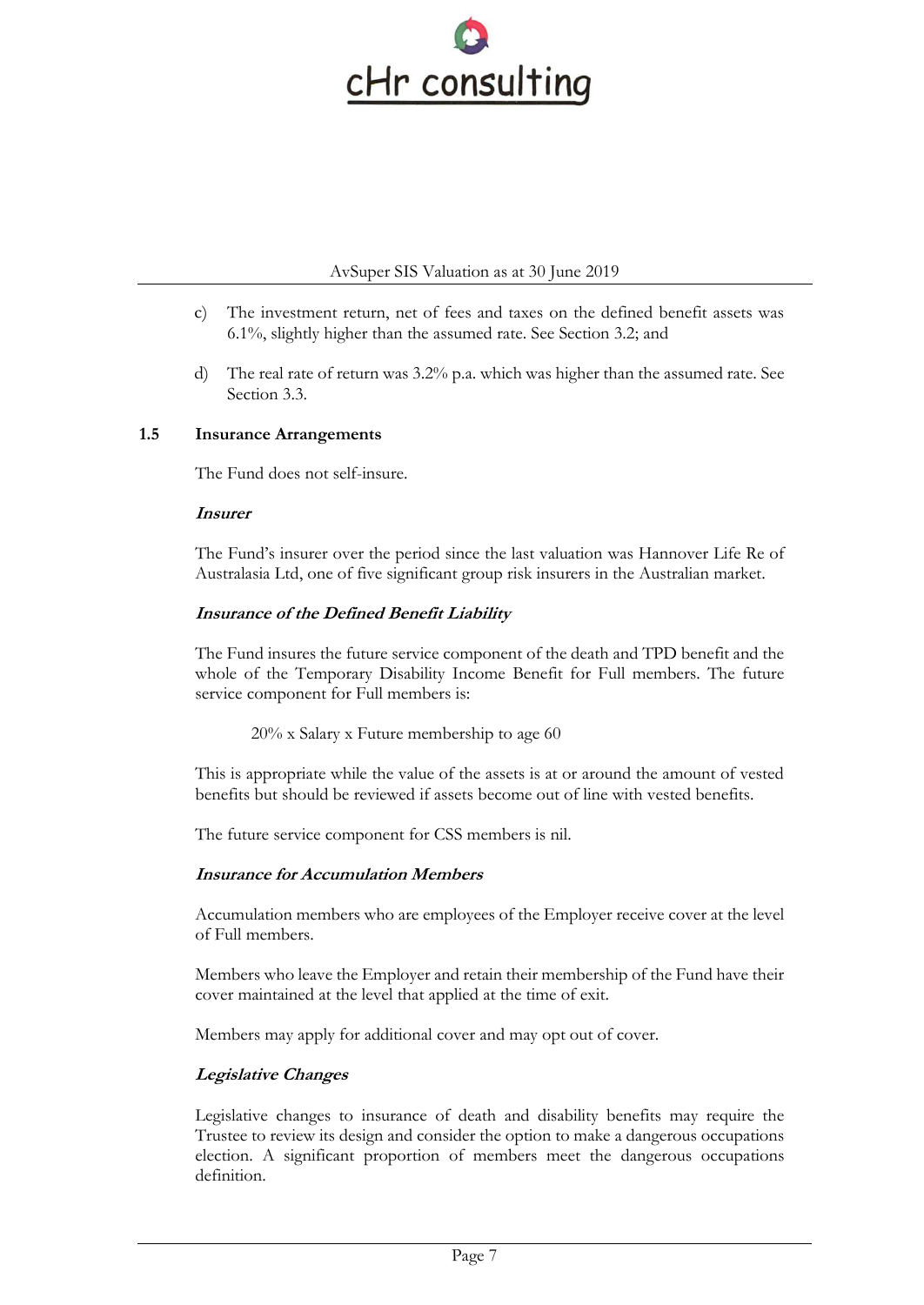

#### **Conclusion**

The insurance arrangements are appropriate to the circumstances of the Fund.

#### **1.6 Investment Policy**

Overall the investment policy of the Fund is appropriate to the nature of the Fund's design and liabilities.

The Employer has committed to supporting the Fund with additional contributions in those times where short term investment performance deteriorates, and this results in members' minimum benefit entitlements not being fully covered by those assets.

#### **1.7 Sensitivity Analysis**

Sensitivity analyses have been undertaken in relation to the material risks set out in Section 1.9 a) and b). These form part of Sections 5 and 6.

#### **1.8 Material Risks**

The material risks for the Fund are:

- a) The rate of investment return relative to the rate of salary increase is lower than that expected over the long term. This will most likely mean that the contribution rate will have to be increased, though not necessarily in the short term.
- b) Short term investment return volatility (down) associated with the current state of the world economy and the impact of uncertainty created by the Trump Presidency, particularly in relation to trade. The Fund has a significant asset buffer and has put in place a more defensive asset structure. It is therefore in a reasonable position to absorb poor (relative to that expected in this report) investment performance.
- c) The Employer withdraws its support to make additional contributions.
- d) A downturn in the Australian or international economy to the extent this impacts investment returns at the same time it impacts the Employer's ability or willingness to make necessary topup contributions.
- e) Regulatory and policy risks. These are numerous, examples include:
	- the effect of continually increasing regulatory and accounting rules and oversight making the costs of running the Fund prohibitive or uncompetitive; and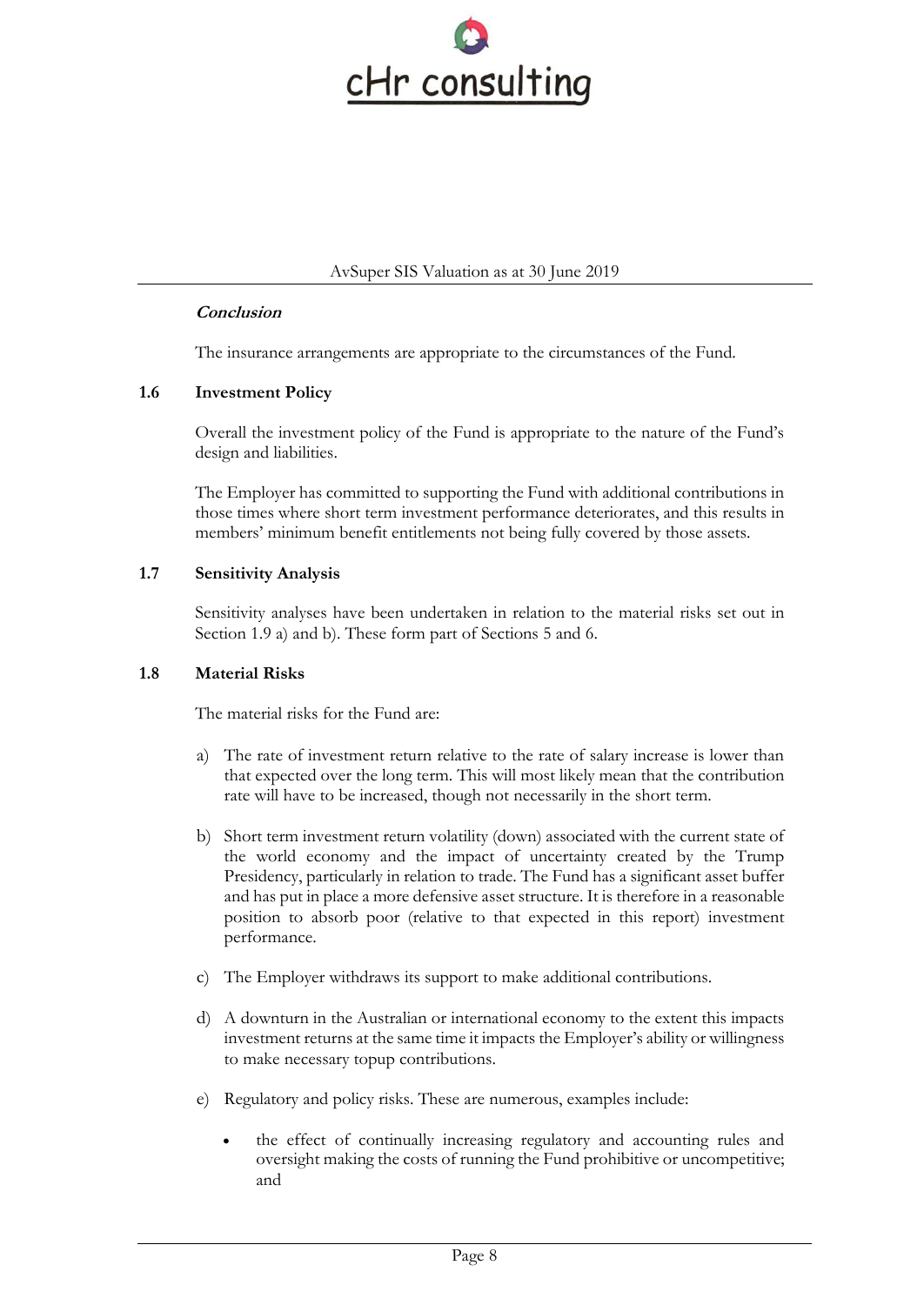

• the effect of changes to the rules relating to superannuation or retirement incomes policy which increase the rate of exit of members particularly if the Fund is in an unsatisfactory financial position at that time.

The material risks are primarily associated with the investment outlook.

# **1.9 Previous Recommendations**

The Trustee has addressed all the recommendations made in the Previous Report.

#### **1.10 Next Valuation**

The next actuarial valuation of the Fund is required by the SIS Regulations and the trust deed to be carried out no later than as at 30 June 2022.

#### **1.11 Recommendations**

Recommendations are made in this report in relation to the contribution rate in Section 1.3 above.

No other recommendations are made.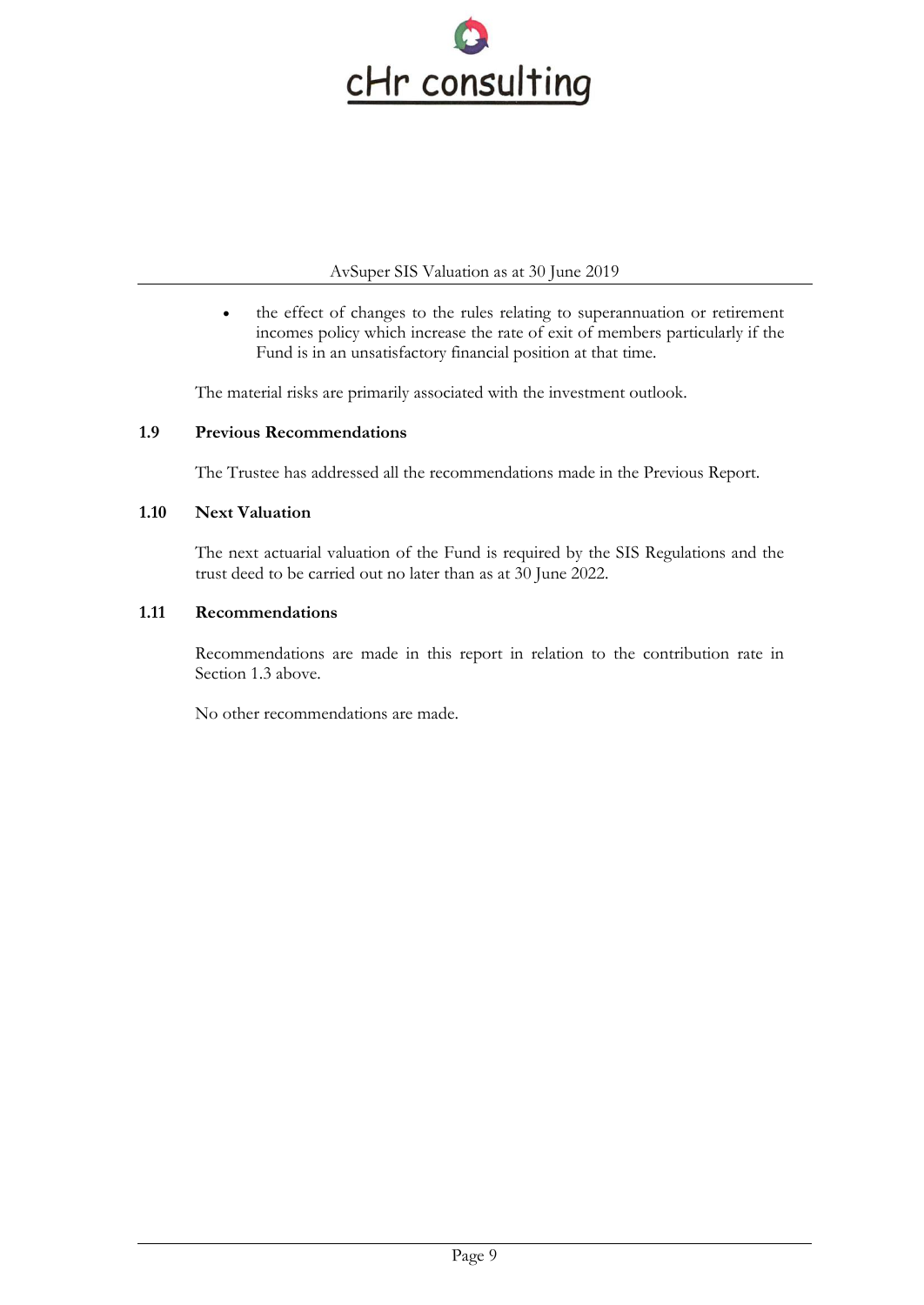

# **Section 2 - Membership Data and Experience**

# **2.1 Category Definitions**

The following category definitions are used for the purpose of this report.

**Corporate Member -** A member of the Fund who is an employee of an Employer and for whom the Employer is contributing. The Corporate member categories are:

- Full Member  $-$  a person admitted to the Fund under Section 1.15.2 (b) of the Trust Deed who is accruing a defined benefit under Division 2 of the Trust Deed.
- CSS Member a person admitted to the Fund under Section 1.15.2 (a) of the Trust Deed who is accruing a defined benefit under Division 2 of the Trust Deed and who is also a member of the Commonwealth Superannuation Scheme (CSS).
- Accumulation Member a person admitted to the Fund under Section 1.15.6 who is accruing an accumulation benefit under Division 4 of the Trust Deed.

**Public Offer Member -** A member of one of the following categories:

- Deferred Benefit Member has ceased to be an employee of the Employer and who has elected to retain all or part of his or her benefit within the Fund under Division 3 of the Trust Deed.
- Spouse Member a person who is the spouse of an existing member, who is not an employee of the Employer and who joins the Fund under Division 5 of the Trust deed.
- Family Law Member a person who has become a member under a family law benefit split.
- Public Offer Member a person who joins the Fund under Division 6 of the Trust deed, including other standard employer sponsored members.

**Income Stream Member** – a member who has elected to receive all or part of his or her benefit as an income stream under Division 3 of the Trust Deed.

**Defined Benefit Member -** A Full member or a CSS member.

A member may be in more than one category.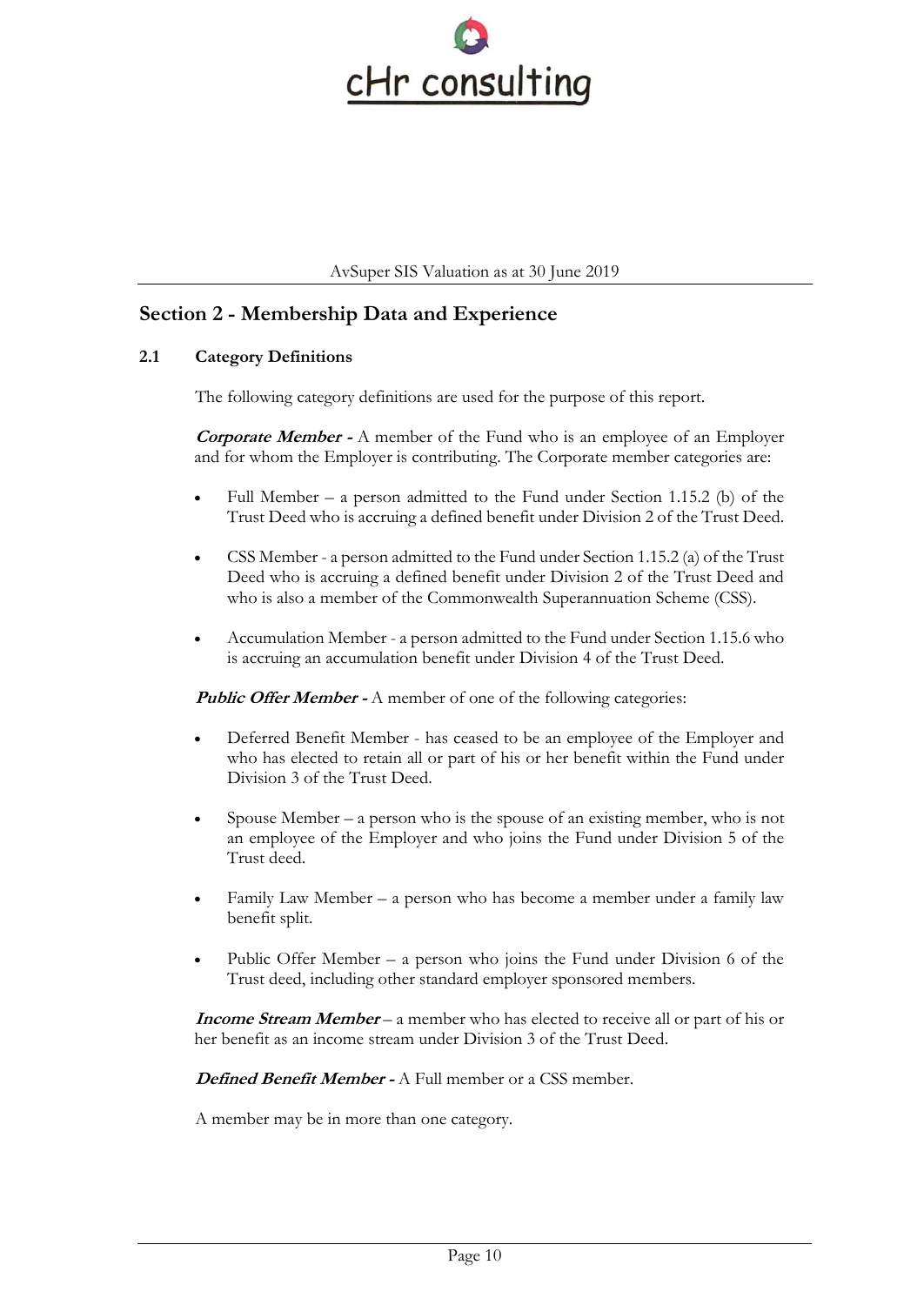

#### **2.2 Membership Data**

The membership data has been provided by the Fund's administrator. The administrator is Link Super Pty Ltd.

# **Data Integrity**

Membership data is audited.

We have undertaken additional reasonableness checks on the data in respect of defined benefit members and we are satisfied with its accuracy for the purposes of this report.

We have not undertaken additional reasonableness checks on the data in relation to accumulation accounts.

# **Data Summary**

At 30 June 2019 there were:

- 6,332 members of whom, 838 were defined benefit members; and
- The vested benefits of all members as shown in the accounts totalled \$2,199.8m.

# **2.3 Significant Features in Membership Experience**

#### **Defined Benefit – Full Members**

The Full member category is the key driver of the financial position of the Fund. Movements in other membership categories are not material to the financial position.

Full members exited at low rates, around 6% p.a. over the period since the last valuation (after allowing for the restructure which accounted for approximately 15% of members). This was a slight increase on prior experience and was consistent with that assumed at the previous valuation.

The number of Full members at the valuation date was 785, down from 1,139 at the last valuation.

#### **2.4 Salary Escalation**

The rate of salary escalation for Defined Benefit members has a direct effect on the liabilities of the Fund. Salaries increased at a rate of 2.8% p.a. over the 3 years ended 30 June 2019. This was lower than the prior 3 year period, 3.8% p.a.. It was also lower than, though not inconsistent with, that expected at the previous valuation, 4% p.a..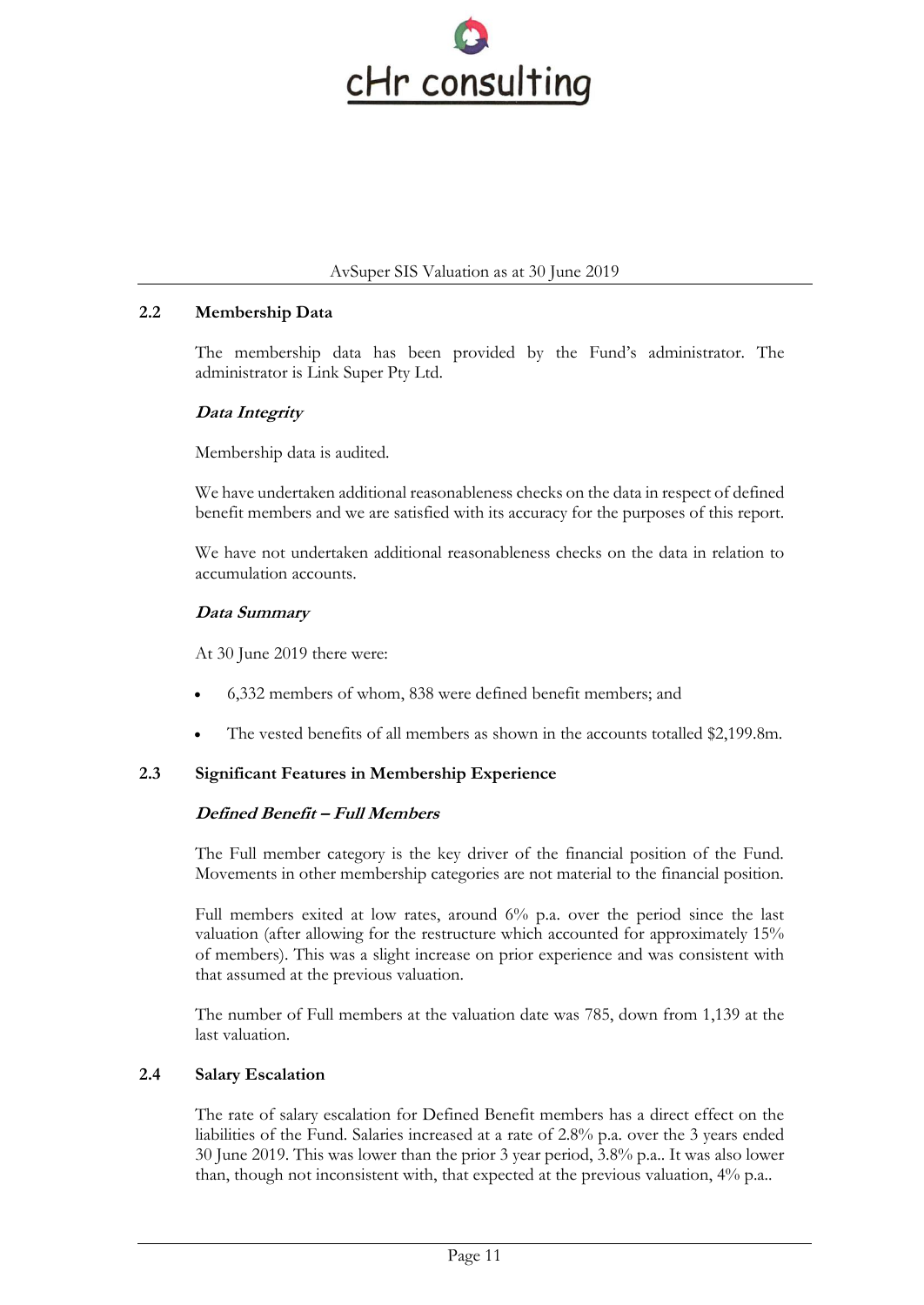

Looking forward, it is reasonable to expect that:

- the salary increase rate for the defined benefit category will in general be lower than for all employees of the Employer. This is because the closure of the category to new members removes, over time, the experience of younger members who are expected to have the highest percentage promotional increases; and
- general salary increase rates will not return to historic rates due to continuing very low inflation and a lower than proportional share of productivity improvements going to the household sector of the economy.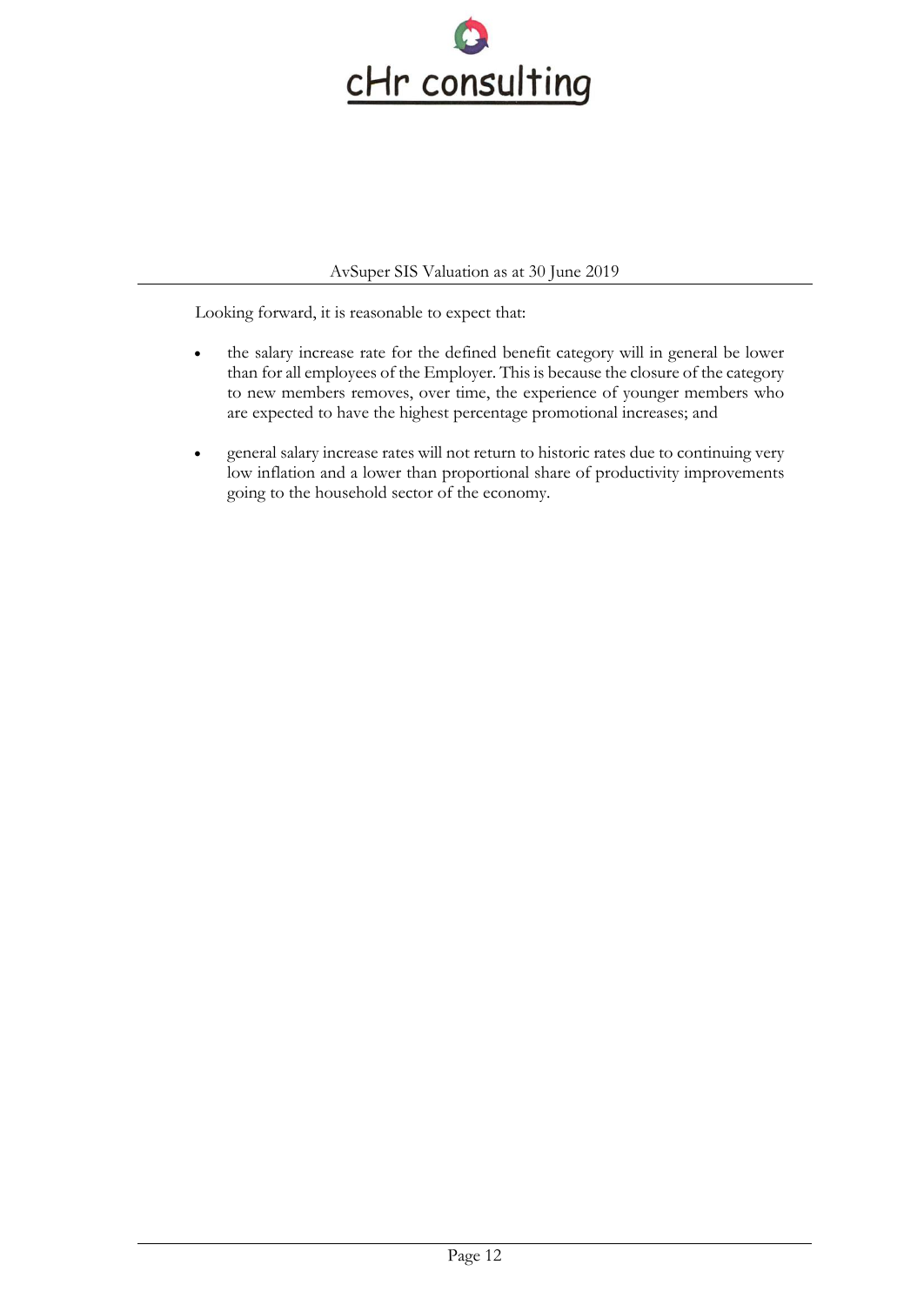

# **Section 3 – Fund Accounts, Asset Values and Earning Rates**

#### **3.1 Fund Accounts and Asset Valuation**

The Fund accounts as at 30 June 2019 were produced by the Fund's administrator, Link Super Pty Ltd. The accounts are audited.

The accounts show that the value of the assets of the Fund at 30 June 2019 was \$2,451,907,790.

The assets that are available to meet the liabilities of the Fund after excluding the amount held to meet the Operational Risk Financial Requirement and the Other Reserve was \$2,420,286,087.

The Fund's reserves have grown since the last valuation from \$8,940,398 to \$31,621,703. The reserves are established by the Trustee as part of the prudent management of the Fund. Their purpose is to pay for contingent short-term liabilities (less than 12 months) and unplanned expenses which may relate to projects, increased regulatory requirements and other matters as part of the operation of the Fund and to provide funding for operational risk events where losses may arise relating to the Fund.

The assets have grown by 23% since the last valuation.

The value of the Assets adopted for the purposes of the short term and the long term valuation, the determination of the contribution rate recommendations and the Funding Status Measures is \$2,420,286,087.

The accounts also set out the amount held with each investment manager and within each major asset sector.

#### **3.2 Investment Return on Defined Benefit Assets**

The rate of investment return on the defined benefit assets is derived from the movement in the unit price of the Defined Benefit investment option over the period plus 0.23% p.a. being the administration fee deducted from the unit price.

The rate of return on the defined benefit assets over the 3 years since the last valuation is set out in the table below: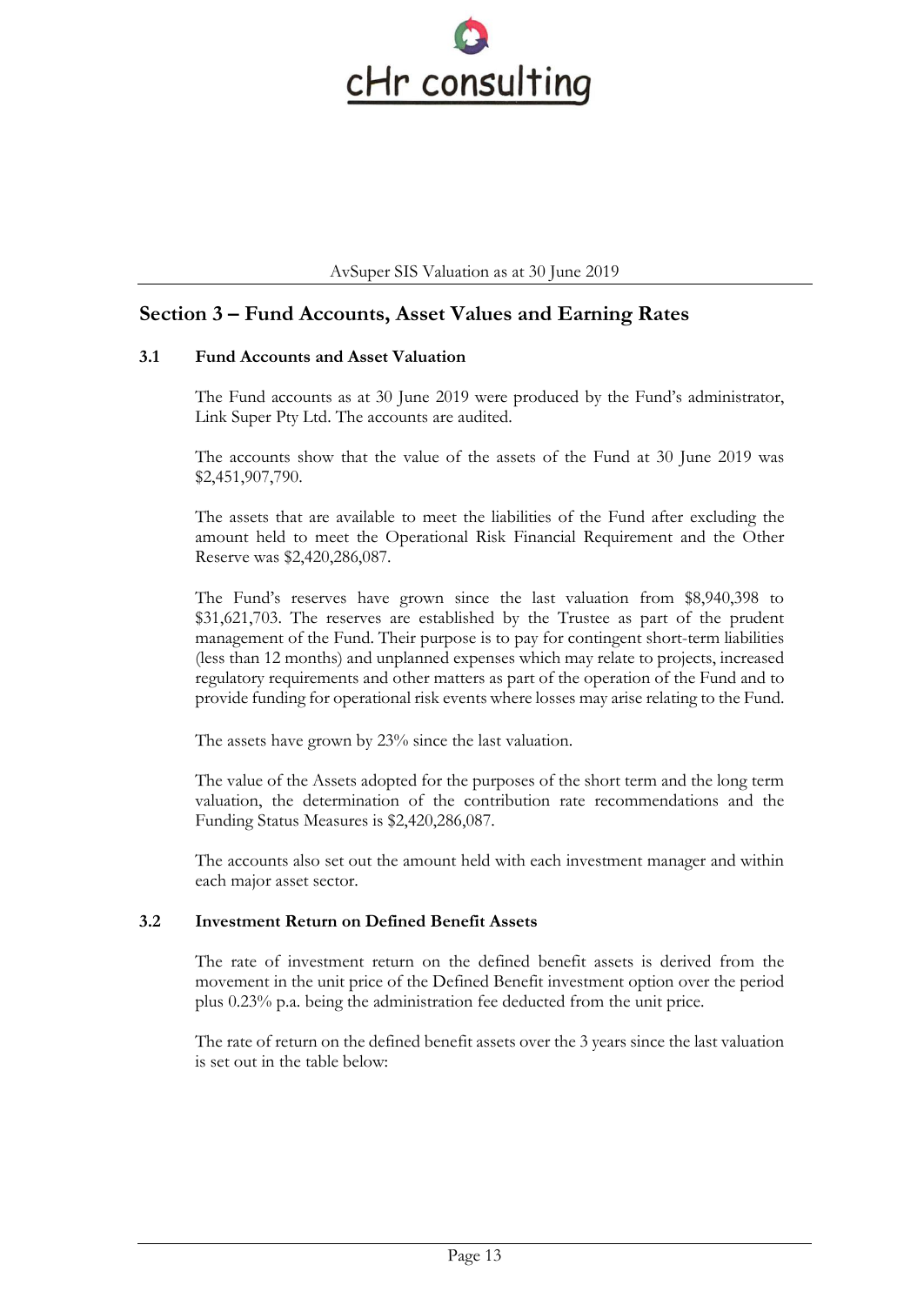

| <b>Year ended</b><br>30 June | Rate of<br>Return<br>$(\%$ p.a.) |
|------------------------------|----------------------------------|
| 2017                         | 7.1                              |
| 2018                         | 5.9                              |
| 2019                         | 5.2                              |
| Average                      | 6.1                              |

The average return of 6.1% p.a. was lower than the prior 3 year period, 7.2% p.a.. It was higher than that assumed at the previous valuation, 4.5% p.a..

# **3.3 Real Rate of Return**

The real rate of return on the Fund's defined benefit assets is the excess of the rate of return over the rate of increase in salaries of defined benefit members. This is one of the critical factors in the determination of the required contribution rate (see also Section 6.5).

The real rate of return for the three years ending 30 June 2019 was 3.2% p.a. which is very similar to the prior period, 2.7% p.a.. It is higher than that assumed at the last valuation, 0.5% p.a..

The healthy real return has been the most significant reason for the improved financial position of the Fund.

#### **3.4 Investment Policy**

#### **Background**

The Fund has an investment strategy, which is set out in the Investment Governance Framework Policy (the Policy) dated June 2019.

The Policy is reviewed at least annually by the Trustee.

The Policy includes amongst other things:

- the investment philosophy and objectives of each section of the Fund;
- the strategy for achieving these objectives; and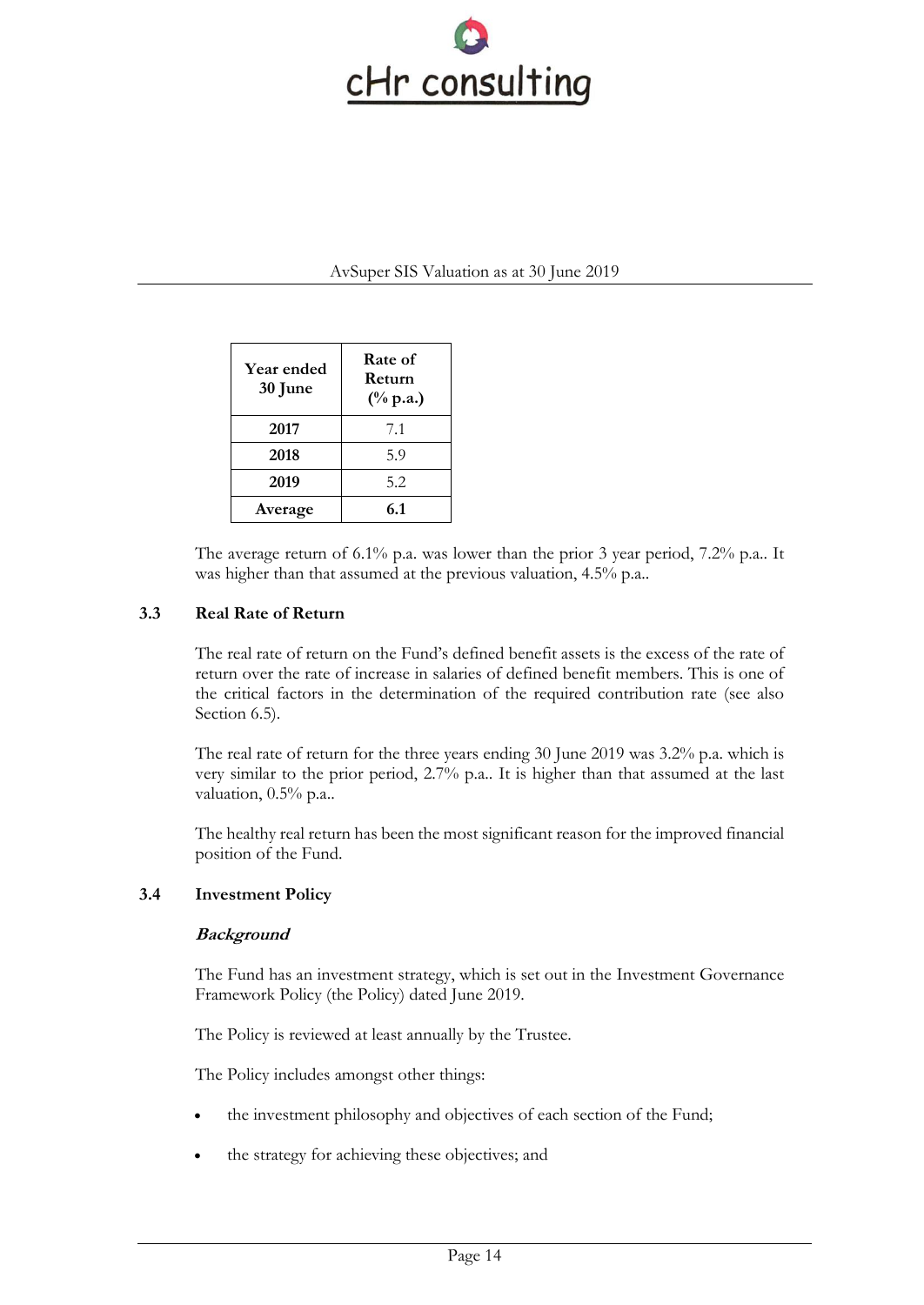

• the procedure adopted for the monitoring of the performance of the Fund's investments.

The Investment objectives of the Defined Benefit Section are:

- To achieve a return after tax and fees that exceeds Average Weekly Ordinary Times Earnings (AWOTE) increases by at least 1.5% pa over rolling 10 year periods;
- To outperform the return of the 'benchmark' portfolio after fees and tax over rolling 10 year periods; and
- To achieve no more than one negative annual return in every 10-year period.

Since the last valuation, the Trustee has made changes to the sector structure of the asset allocation, but the overall structure has not changed significantly, and this can be seen in the table below.

|                            | 30 June 2019                       | 30 June 2016                           |                            |
|----------------------------|------------------------------------|----------------------------------------|----------------------------|
| <b>Sector</b>              | <b>Benchmark</b><br>$\binom{0}{0}$ | Range<br>Above/Below<br>$\binom{0}{0}$ | <b>Benchmark</b><br>$(\%)$ |
| Australian Equities        | 15                                 | $+15 -10$                              | 14                         |
| Overseas Equities          | 15                                 | $+15 - 10$                             | 16                         |
| <b>Real Assets</b>         | 17                                 | $+13 -17$                              |                            |
| Property                   |                                    |                                        | 8                          |
| Infrastructure             |                                    |                                        | 5                          |
| Private Markets            | 5                                  | $+5 - 5$                               |                            |
| <b>Growth Alternatives</b> |                                    |                                        | 7                          |
| <b>Total Growth</b>        | 52                                 | $+13 - 26$                             | 50                         |
| Diversified Fixed Income   | 20                                 | $+20-20$                               | 20                         |
| Cash                       | 20                                 | $+15-5$                                | 10                         |
| Alternatives               | 8                                  | $+32 - 8$                              | 20                         |
| <b>Total Defensive</b>     | 48                                 | $+27 - 13$                             | 50                         |
| Total                      | 100                                |                                        | 100                        |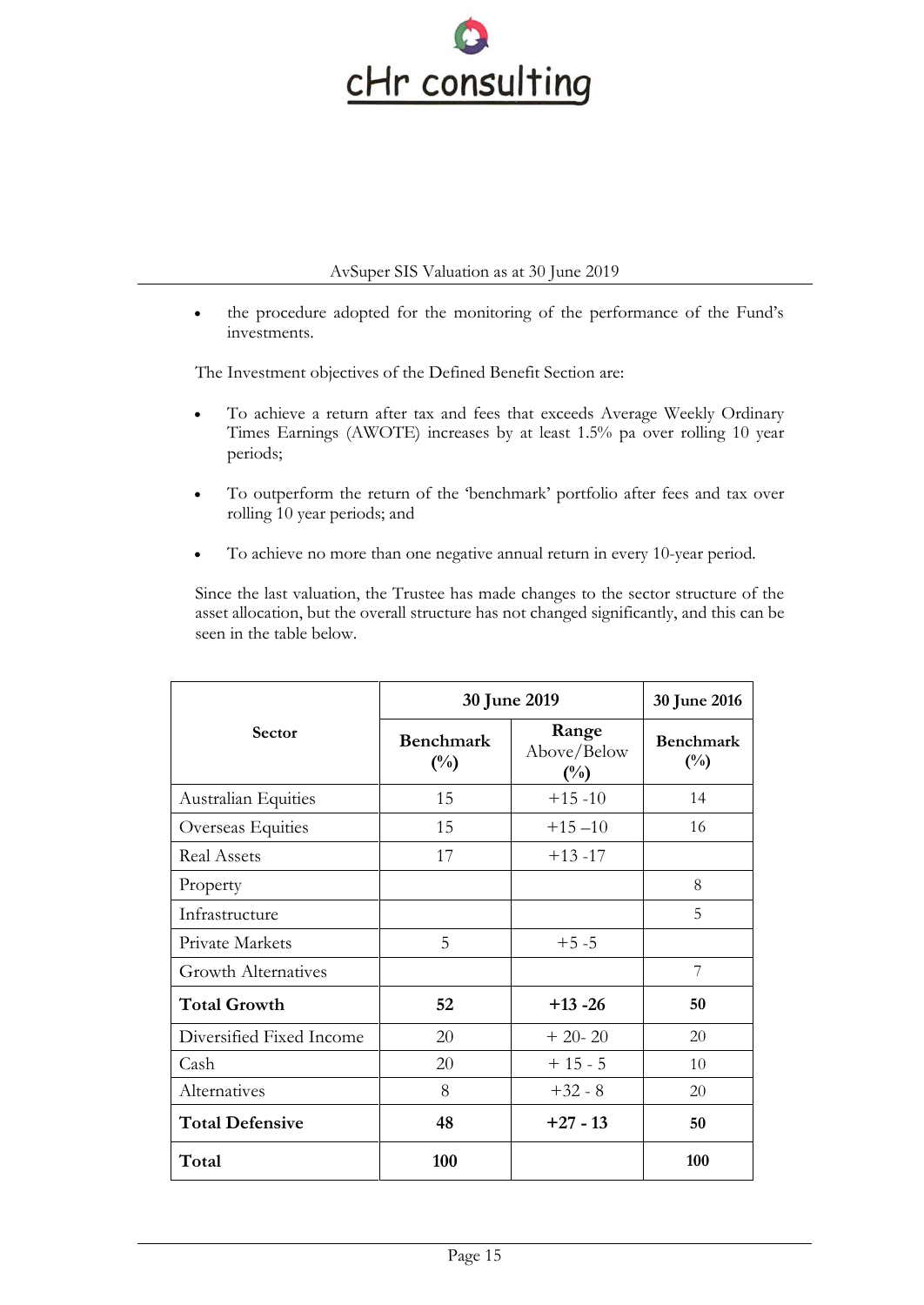

The defined benefit liabilities of the Fund are approximately 31% (down from 47%) of total liabilities which is a large reduction since the last valuation. The defined benefit liabilities remain a significant feature of the Fund. However, the proportion is expected to continue its long term path of reduction as defined benefit members continue to exit the Fund and a large proportion retain their benefit within the accumulation options provided by the Fund.

The unit pricing reports set out the amount held with each investment manager and within each major asset sector.

The investment policy is discussed below.

# **Nature of the Liabilities – Defined Benefit**

The average term of the defined benefit liabilities has shortened over the period and is now around 8 years, down from 9 years.

The average age of defined benefit members in the Full category is 53 (last report 53) and the average period of employment is 26 years (last report 23 years). The average age has not changed over the period because the retrenchment program saw a higher proportion of older members leave than younger members.

Full members are exiting at low rates (around 6% p.a. ignoring the retrenchment program) and in Australia it is expected that people will be working to older ages in the future. However, as a larger proportion of members are approaching retirement ages it is expected that the exit rate will gradually start increasing.

The liabilities are "real" i.e. will vary with movements in salaries. The defined benefit assets should include exposure to those asset sectors that include a high likelihood of positive real returns over the long term. These assets are generally considered to be equities as the growth in salaries is determined to a significant extent by the inflation rate and GDP growth, both of which impact on dividends.

The Fund can afford to bear short term fluctuations in investment returns from equities while the liabilities remain long term and the Employer is able to meet short term additional contributions when necessary. The Employer has shown that it is willing to do this when required.

The Trustee has a conservative investment strategy. This reflects the shortening term of the liabilities, as well as the decision to secure the strong financial position of the Fund by reducing the exposure to growth asset sectors.

The current investment policy reflects the nature of the liabilities.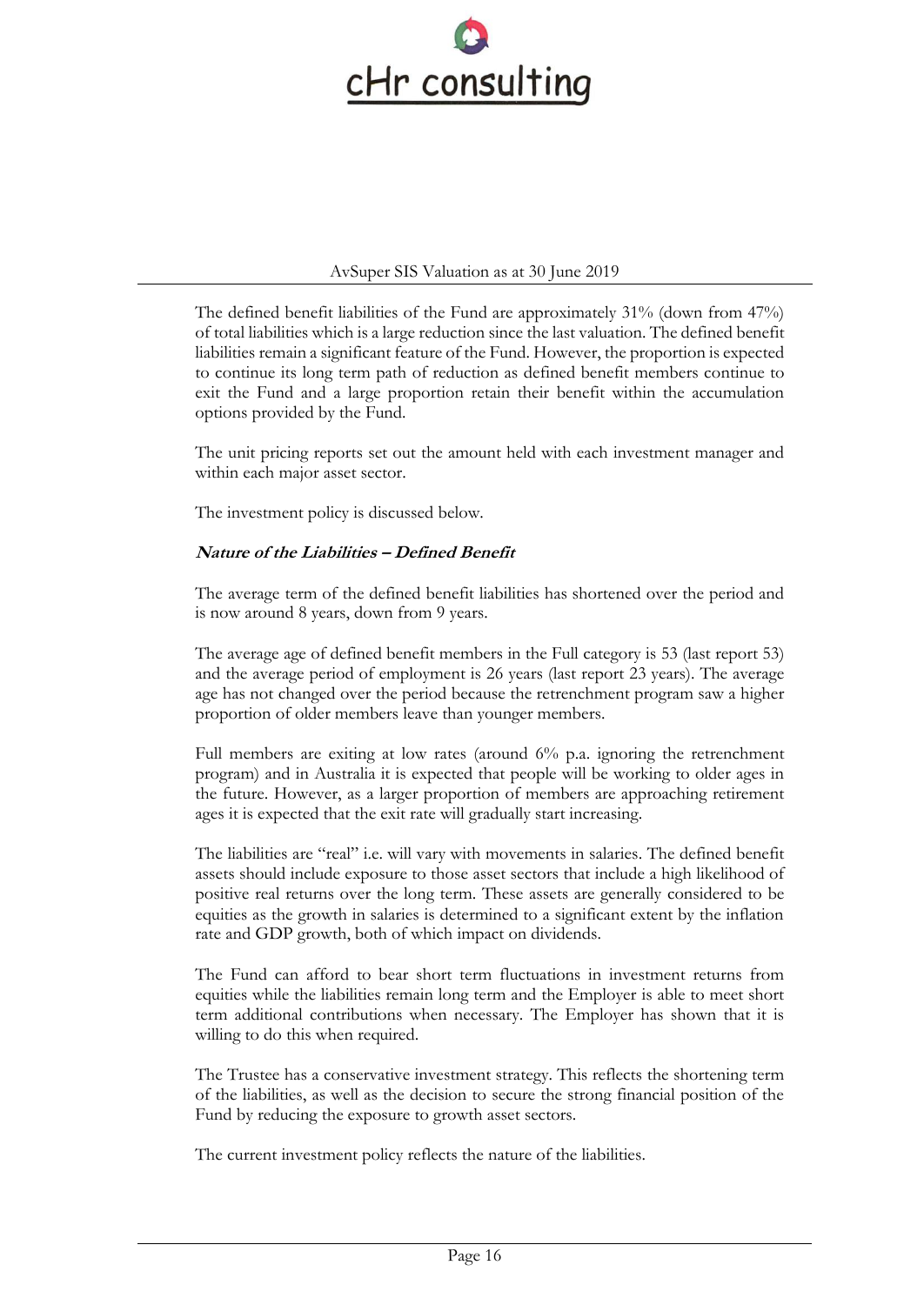

#### **Nature of the Liabilities – Accumulation**

A growing proportion of the liabilities of the Fund is in respect of members with accumulation accounts including defined benefit members. From 1 October 2002, these members have had investment choice and the members effectively determine their own investment strategy from the options provided by the Trustee. The Trustee's focus here is on providing an appropriate range of choice and appropriate investment managers within each investment option.

Members are advised in the Fund's communication material about the nature of each investment choice option.

The MySuper investment option holds most of the accumulation account liabilities and this is expected to continue.

Investment earnings are credited using a weekly unit pricing mechanism which allows for taxation and expenses. This crediting rate strategy is appropriate for the Fund.

# **Liquidity**

The Fund's liquidity risks are low. This is because:

- the Fund has a strong positive cash flow with contributions in excess of net benefit payments, tax and expenses. The major risks to this are:
	- a) a further retrenchment programme, but only to the extent that members were not willing to retain their benefit within the Fund's product range;
	- b) heavy switching activity by members in or out of one investment option;
	- c) significantly lower retention rates of members when they cease employment with the Employer,
	- d) significantly higher exit rates from the Public Offer and/or Income Stream categories.
- the provision of competitive retirement and rollover products (Income Stream and rollover facility) means that a large proportion of benefit payments remain within the Fund. In particular, a high proportion of the benefit payments for Corporate members are expected to remain in similar assets (in one of the Growth portfolios);
- most of the Fund's investments are held in investment facilities with short redemption notice periods; and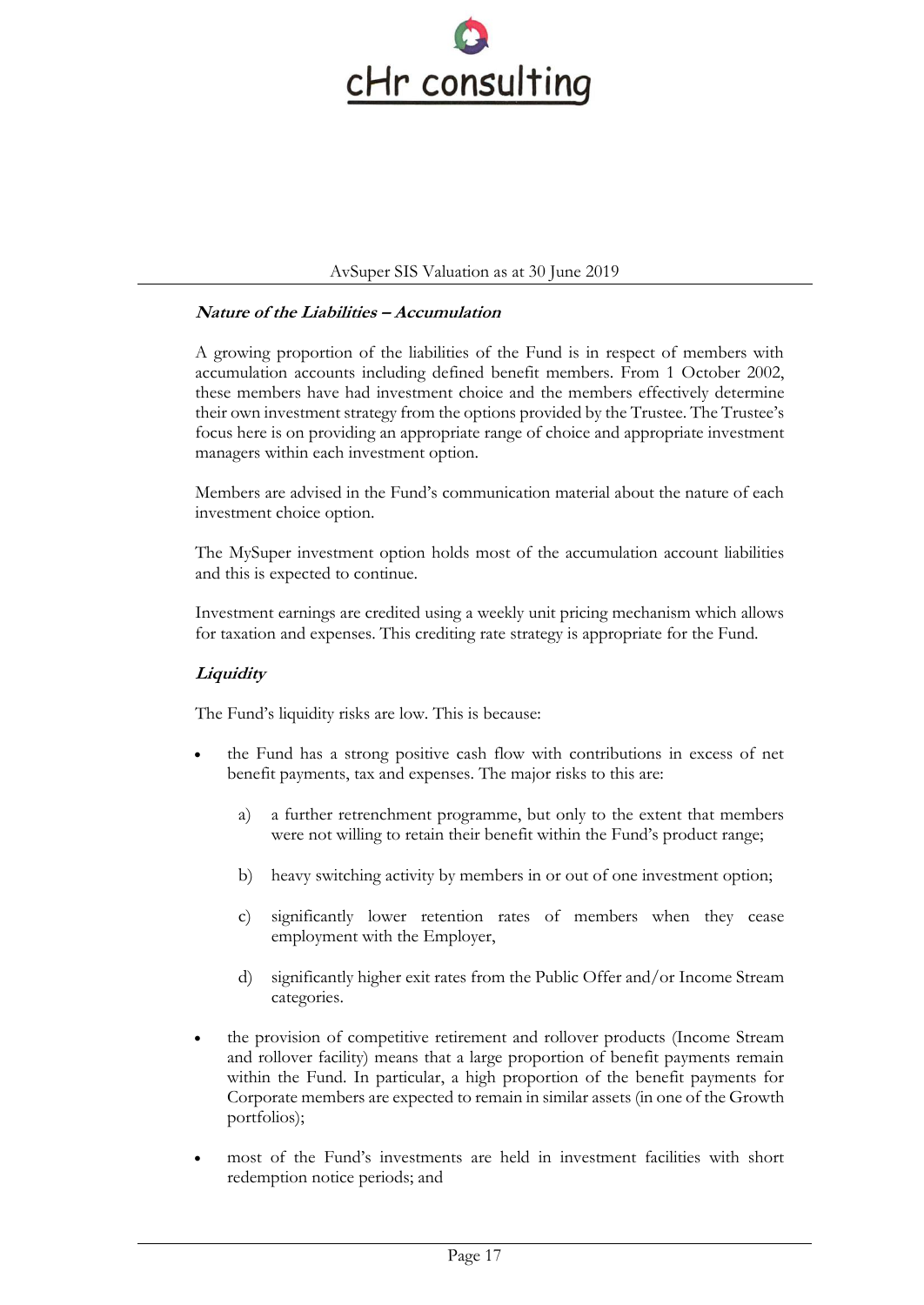

• the Fund carries no self-insurance for death and TPD benefits.

Liquidity issues will become more significant in the long term when the current generation of defined benefit members starts to draw down on these retirement and rollover products.

# **Diversification**

The investments are appropriately diversified, spreading risk across asset sectors, within sectors and by investment style of manager. This will assist in reducing short term fluctuations in returns.

# **Defined Benefit Margin Policy**

The Trustee has in place a policy in respect of the margin of assets over defined benefit liabilities. The policy is:

- The Trustee has set a Target Margin of 10% of assets over vested benefits in relation to Defined Benefit liabilities.
- The Trustee generally monitors movements in the margin of assets over vested benefits annually. The Trustee will advise the Principal Employer when it becomes aware that the margin of assets over vested benefits has fallen below the Target Margin and will raise the potential for the Employer to make additional contributions if deemed appropriate.

The margin of 10% provides a healthy buffer for the expected level of asset fluctuation inherent in the current investment policy. When considered together with the commitment to additional funding made by the Employer, this reserving policy is suitable for the Fund's circumstances.

# **3.5 Previous Recommendations**

We made no recommendations in our last report regarding the Investment Policy of the Fund.

# **3.5 Conclusion**

Overall the current Investment Policy of the Fund is appropriate to the nature of the Fund's design and liabilities.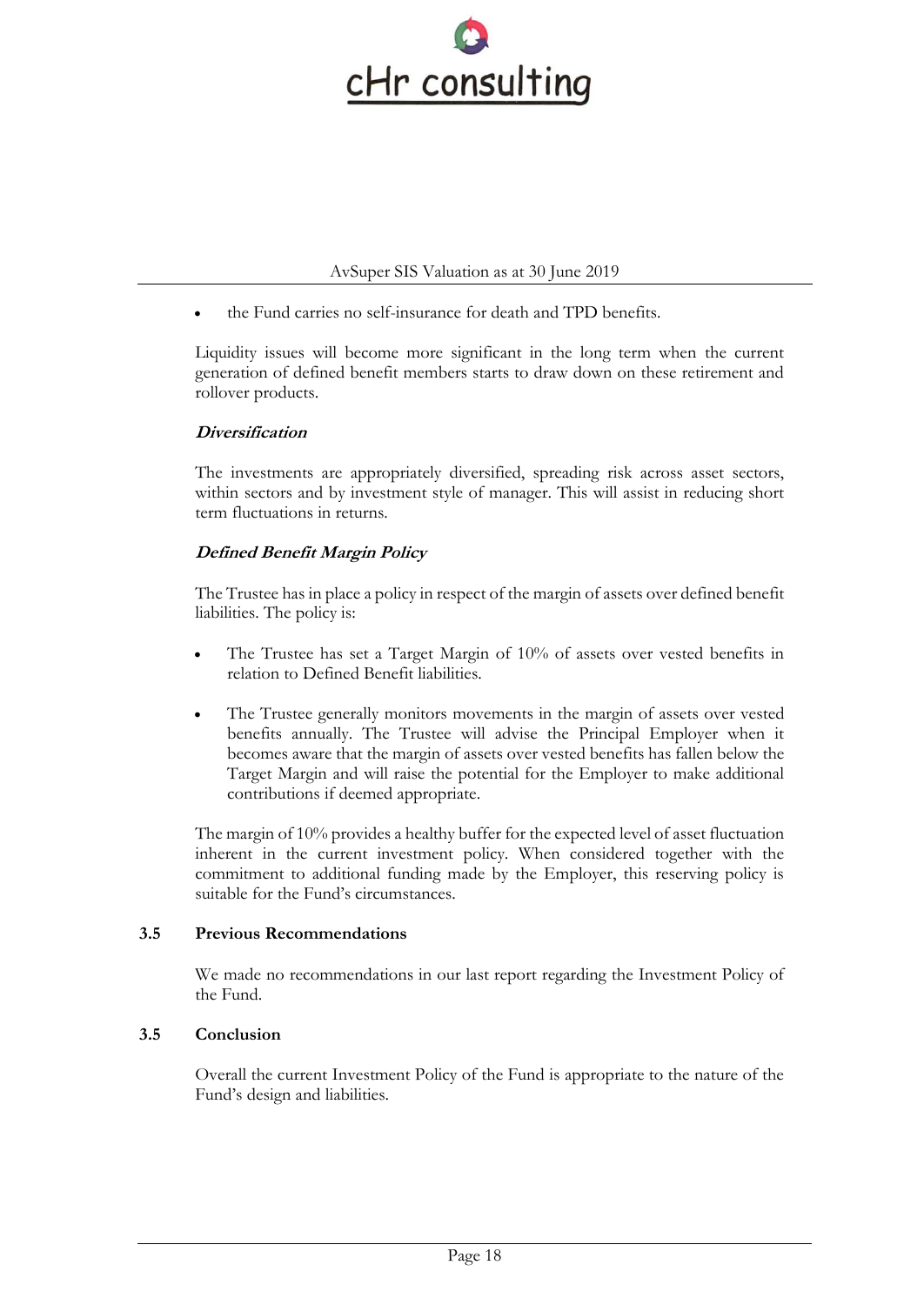

# **Section 4 – Valuation Method and Assumptions**

# **4.1 Method**

The Fund's design is such that the valuation must be considered on two levels:

#### **Short Term Solvency**

The assets of the Fund should be sufficient to cover vested benefits so that:

- Members benefits are fully funded if the Employer ceased contributions, the Fund was to windup or undergo a major membership loss;
- To the extent possible, the Defined Benefit Margin is maintained; and
- the Fund's financial position is not unsatisfactory under the SIS Act.

The valuation must therefore take into account the likely progression of the assets and vested benefits over the short term. We have used a period of 5 years to examine the progression. The method used to examine the short term solvency is to project the assets and vested benefits ignoring membership movements (which make little difference to the results). Appropriate allowance is made for administration, insurance and tax costs.

The method used is the same as that used in last year's report.

# **Long Term Viability**

The long term viability of the Fund is examined to ensure sufficient assets are being accumulated to meet the long term benefit commitments, under the Fund's design, on an ongoing basis. The Attained Age Normal Method is used to estimate the required Employer contribution rate in respect of the future service liability of existing members. It also estimates the amount of any excess of assets over past service liabilities.

The method is the same as that used at the previous valuation except that members aged 65 and over are valued in the same way as all other members rather than at their vested benefit.

# **4.2 Assumptions – Short Term Solvency**

The critical factors affecting short term solvency are:

the margin of investment returns over the salary increase rate, the real rate of return; and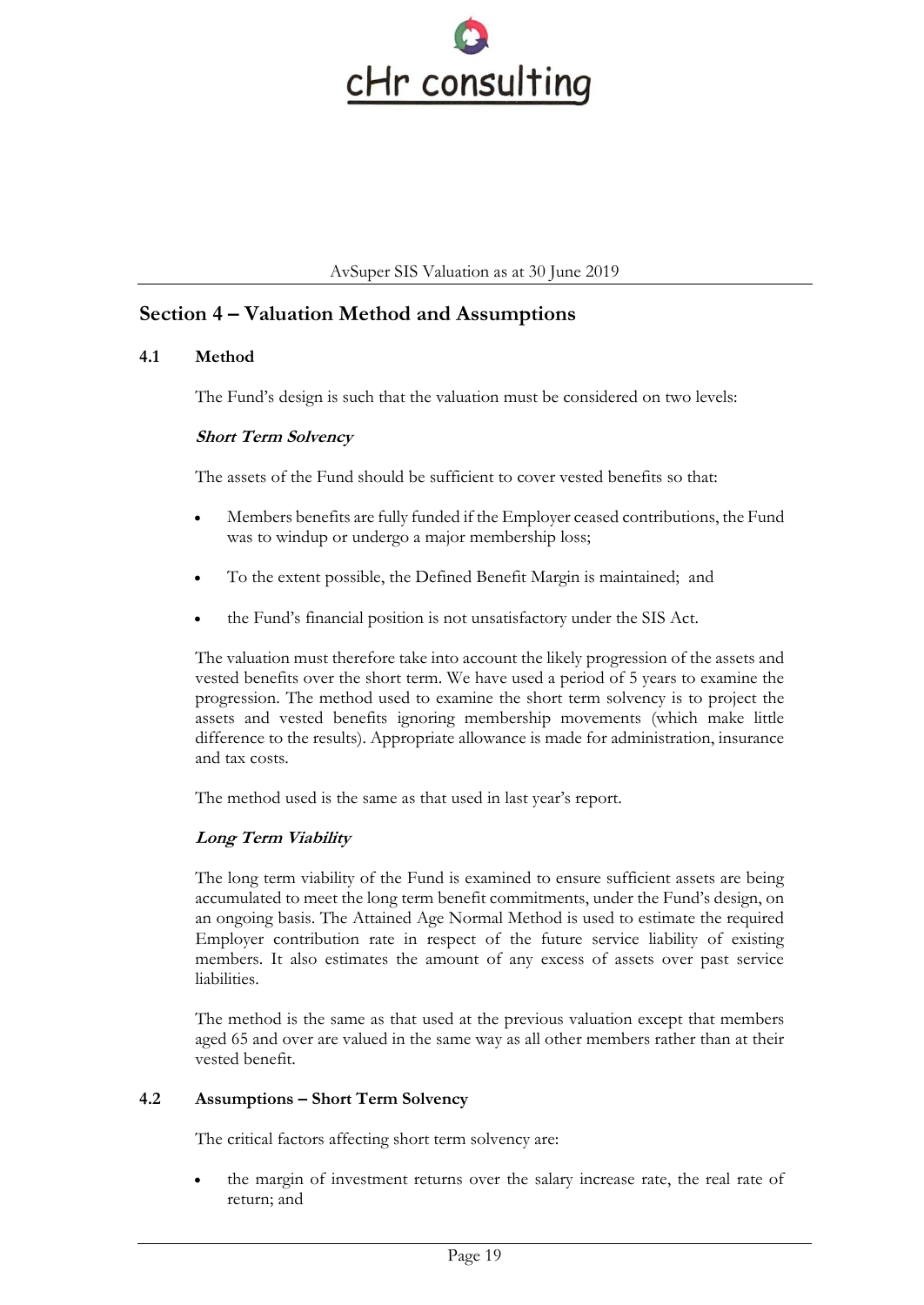

the Employer contribution rate.

Assumptions based on expected short term experience have been adopted. These are varied to examine the sensitivity of the short term position to the experience. The assumptions used are set out below:

- Average Salary increase 3.5% p.a. including a full allowance for the effect of promotional and terms of employment changes. The salary increase rate is low and stable and variations in this assumption are not considered necessary for the projections.
- Investment return assumptions are net of tax and investment expenses. The underlying investment assumptions over the year ended 30 June 2020 are:
	- Rate earned to 31 October 2019 is approximately 1.7%;
	- Long term corporate bond rates, 2.9% p.a.;
	- Real assets, Private and Alternatives as set out in the Investment Governance Framework Policy.

The most volatile investment sector, listed shares, is likely to have the greatest effect on the year's return. The assumed capital gain in share values, and return on the defined benefit assets for the year ended 30 June 2020 are set out below:

| Scenario | Capital Gain in Share<br>Portfolio <sup>*</sup><br>$\binom{0}{0}$ | A11<br>Ordinaries<br>Index 30<br><b>June 2017</b> | <b>Return for</b><br>the year<br>$(^{0}/_{0})$ |
|----------|-------------------------------------------------------------------|---------------------------------------------------|------------------------------------------------|
| A        | $-1.5$                                                            | 5,760                                             | $-0.5$                                         |
| В        | $-10$                                                             | 6,100                                             | 1.0                                            |
| C        | $-5$                                                              | 6,430                                             | 2.5                                            |
| D        |                                                                   | 6,770                                             | 3.9                                            |
| E        | 5                                                                 | 7,110                                             | 5.3                                            |

\* from 1 November 2019 to 30 June 2020

The All Ordinaries Index is shown to give some context to the estimated investment return. The All Ordinaries Index as at 31 October 2019 was approximately 6,773.

This assumption looks primarily at the downside risk for the Fund with the current economic outlook highly unstable and uncertain.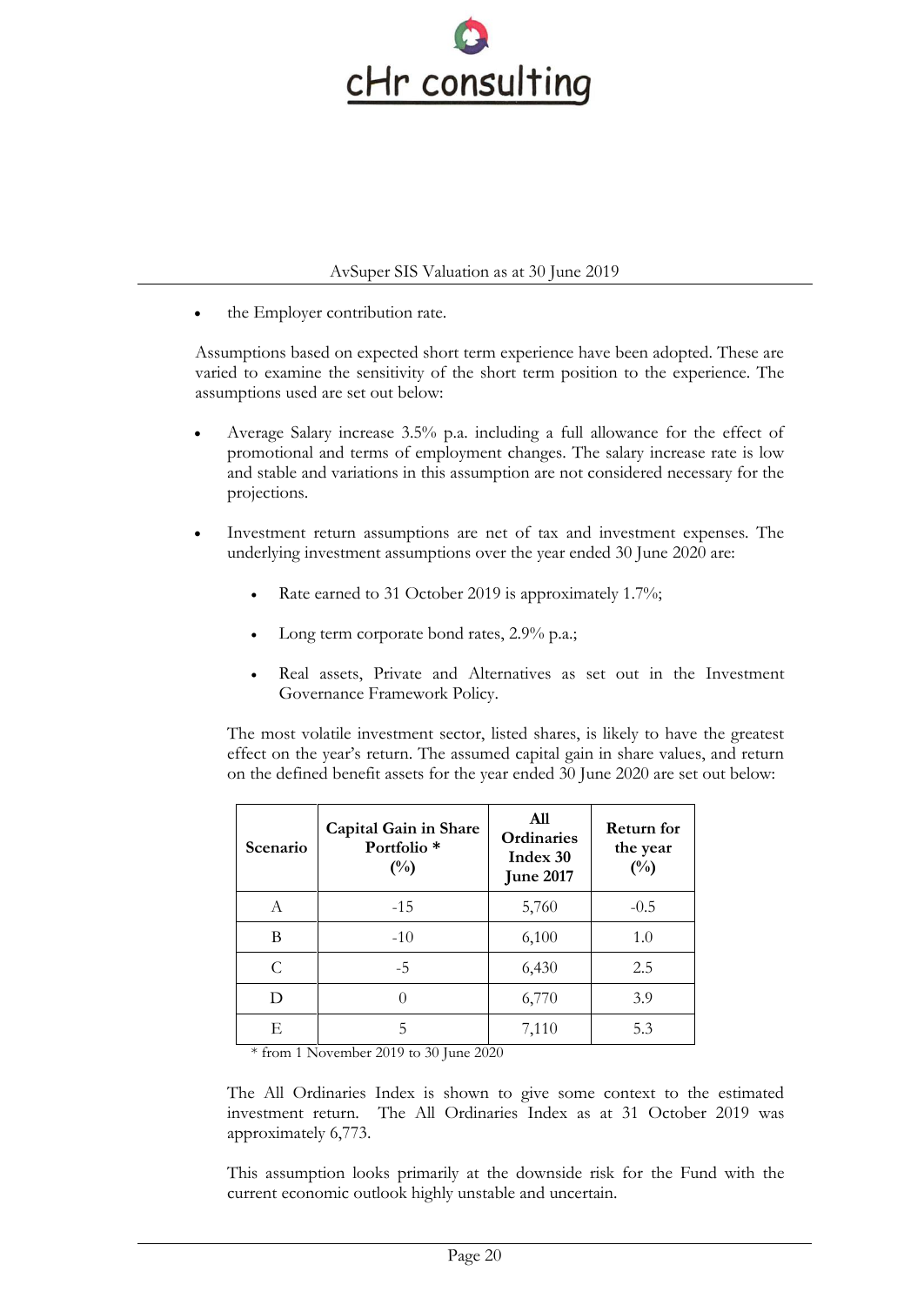

The investment return net of tax and investment expenses in years 2, 3, 4 and 5 is assumed to be 4.0% p.a., being the assumed long term rate.

- The Employer contributes at the current rates. For those members where the Employer makes the member contribution, the member contribution rate is increased by 17.6%;
- Administration expenses are 0.23% p.a. of assets. Investment expenses are accounted for in the investment return assumption. Group life premiums are around \$0.6m p.a. in respect of the defined benefit death, TPD and TTD benefits.

The investment assumptions have been changed from those used at the previous valuation to reflect the current economic outlook for the Fund. Salary escalation is reduced from 4% p.a. at the last valuation to 3.5% p.a..

# **4.3 Assumptions – Long Term Viability**

The valuation assumptions are based on best estimate long term expectations. The assumptions used are summarised below:

# **Key Financial Assumptions**

- Salary increase rate,  $3.5\%$  p.a. (last valuation 4.0% p.a.);
- Earning rate after tax and investment fees on defined benefit assets, 4.0% p.a. (last valuation 4.5% p.a.); and
- Average real return 0.5% p.a., unchanged from the last valuation.

# **Salary Increase Rate**

The salary increase assumption is set after:

- detailed discussion with the Employer;
- detailed analysis of the salary experience of the Employer, particularly in relation to promotional increases;
- consideration of economic forecasts; and
- analysis of financial market indicators, particularly in relation to expected long term inflation rates.

The salary increase assumption is consistent with the current underlying economic fundamentals in the investment earning rate as well as past salary experience and take into account expected salary increases due to promotion (1% p.a.) and the industrial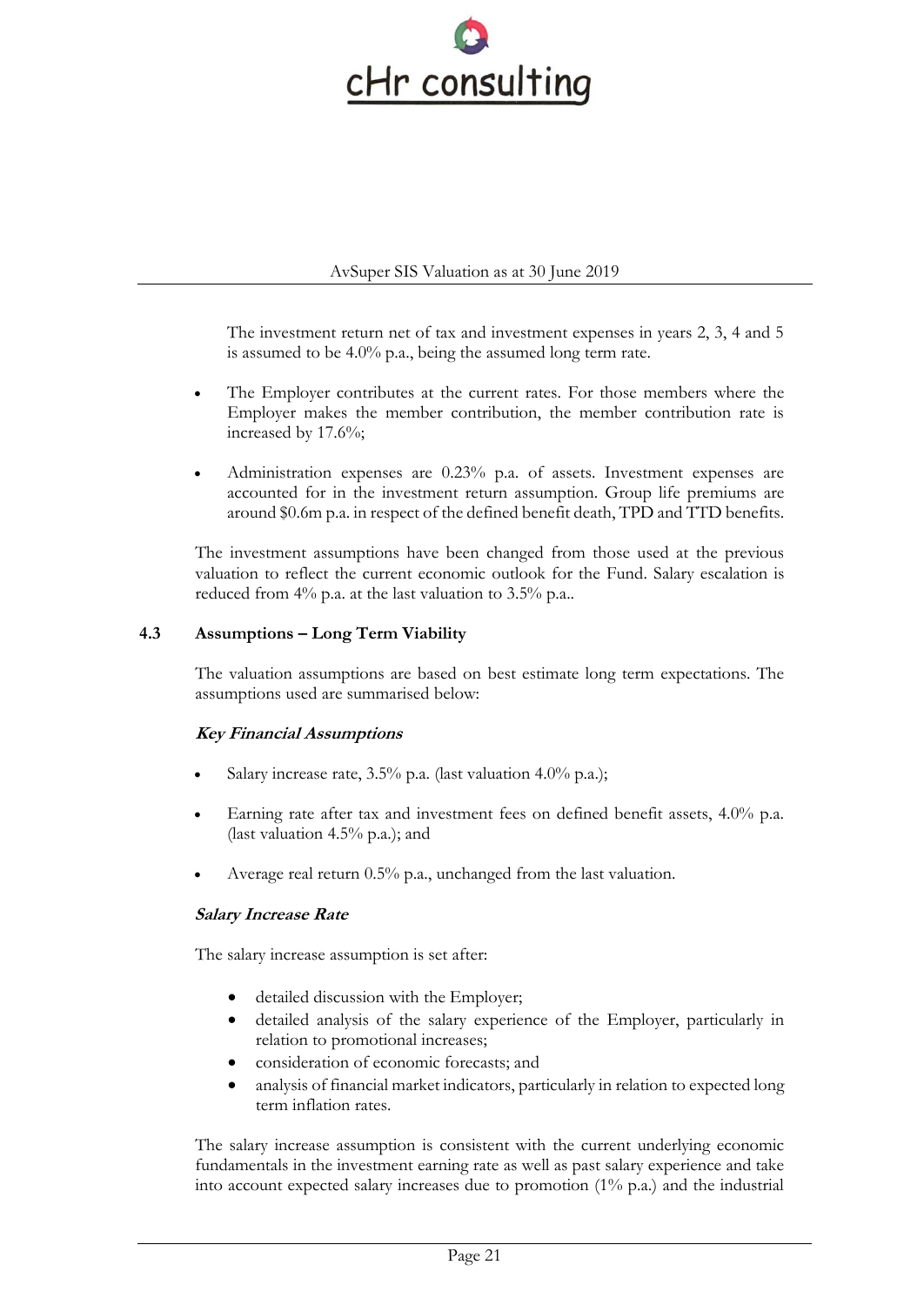

agreements in place or expected to be in place between employees and the Employer in the future.

The salary assumption is the sum of the future long term expected:

- Inflation rate;
- General salary increases in the economy;
- Additional salary increases reflecting the circumstances of Airservices; and
- Promotional salary increases, both through progression scales and through role changes.

The assumption is slightly lower than at the last valuation, reflecting the fall in inflation rates and the household share of economic growth, both of which are expected to remain lower than historical rates.

# **Investment Returns**

The long term investment return is assumed to be 4.0% p.a..

The Trustee's objective for investment returns is 1.5% above wage growth (AWOTE only). This is consistent with the assumed return as the salary promotional effect is significant and does not form part of the trustee's objective.

The Trustee's investment return objective is consistent with current long term economic fundamentals, including the inflation rate, risk free rate and the equity risk premium. A rate of 4.0% p.a. is consistent with these fundamentals when applied to the defined benefit asset mix.

The assumption is lower than at the last valuation, 4.5% p.a., reflecting the fall in inflation rates and bond rates over the period which are expected to remain low.

# **Other Assumptions**

- The share of the administration expenses of running the Fund for defined benefit members will be 0.23% p.a. of defined benefit assets. Assuming the Target Margin is maintained on average over the long term, this equates to 0.25% p.a. of liabilities. In addition, all members with accumulation accounts will be charged fees on a fair cost recovery basis.
- Employer contributions will be taxed at 15%. For those members where the Employer makes the member contribution, the member contribution rate is increased by 17.6%;
- Rates of decrement as set out below. The decrement rate due to retrenchment is assumed to be nil; and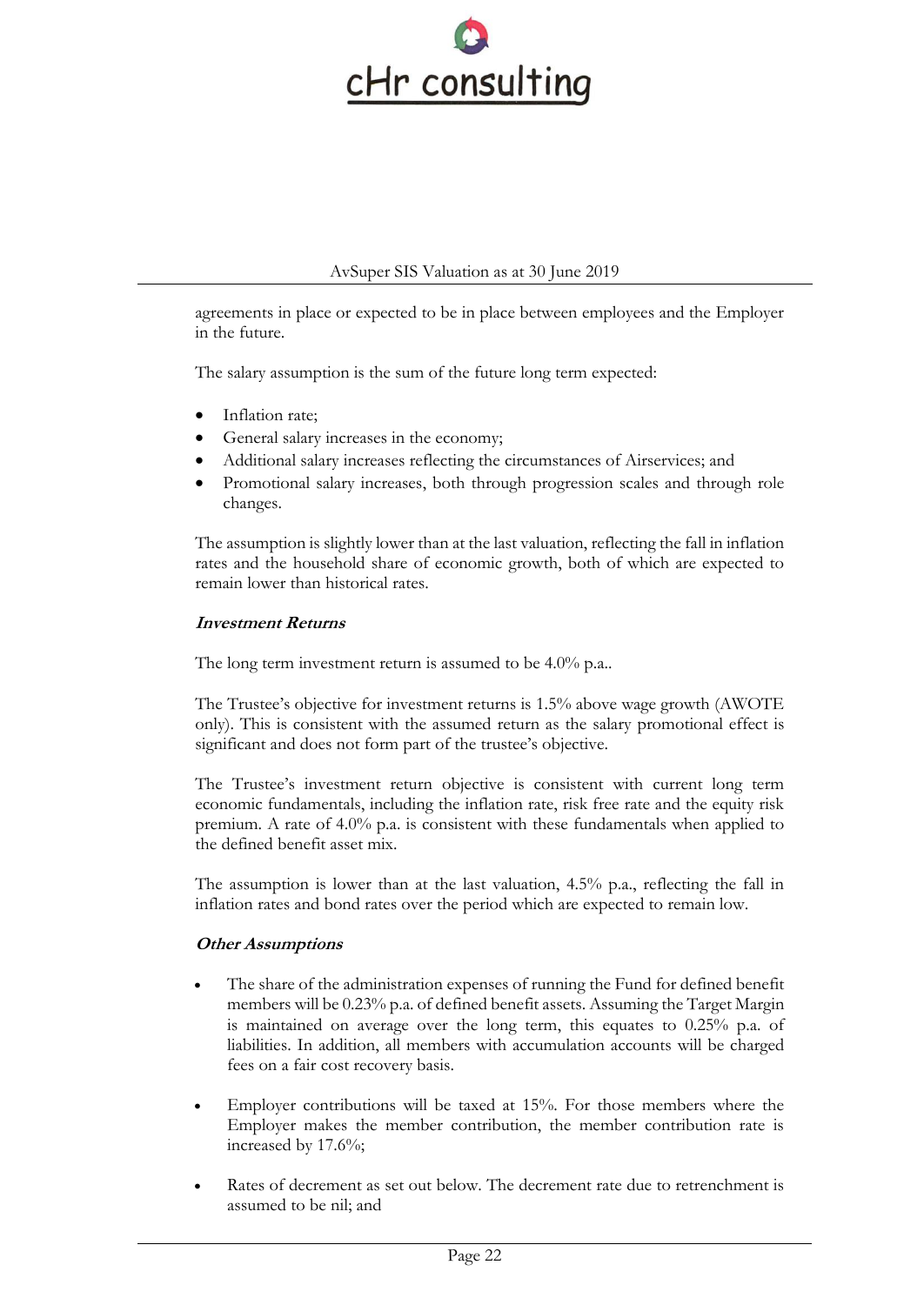

| Age        | Death/TPD      |                | <b>Resignation and Retirement</b> |            |
|------------|----------------|----------------|-----------------------------------|------------|
|            | Male           | Female         | Full                              | <b>CSS</b> |
| 30         | 3              | $\mathbf{2}$   | 500                               | 500        |
| 35         | $\overline{4}$ | $\mathfrak{Z}$ | 280                               | 280        |
| 40         | 6              | 5              | 230                               | 230        |
| 45         | 10             | 8              | 180                               | 180        |
| 50         | 18             | 15             | 200                               | 200        |
| 55         | 31             | 26             | 416                               | 3,290      |
| $56 - 59*$ | 40             | 31             | 583                               | 2,782      |
| 60         | n/a            | n/a            | 1,690                             | 1,800      |
| $61 - 64*$ | n/a            | n/a            | 1,764                             | 1,800      |
| 65         | n/a            | n/a            | 2,222                             | 1,800      |
| 70         | n/a            | n/a            | 1,960                             | 1,960      |
| 75         | n/a            | n/a            | 4,460                             | 4,460      |
| 79         | n/a            | n/a            | 10,000                            | 10,000     |

\* average over the age group

• The employer is on the contribution holiday for Full members for the whole of the projection period.

The Other Assumptions, apart from the contribution holiday, are unchanged from the last valuation.

The decrement experience is hard to determine after the restructure in 2016/17 which had an impact both in that year and the following year. A decrement experience analysis will be undertaken by the time of the next valuation.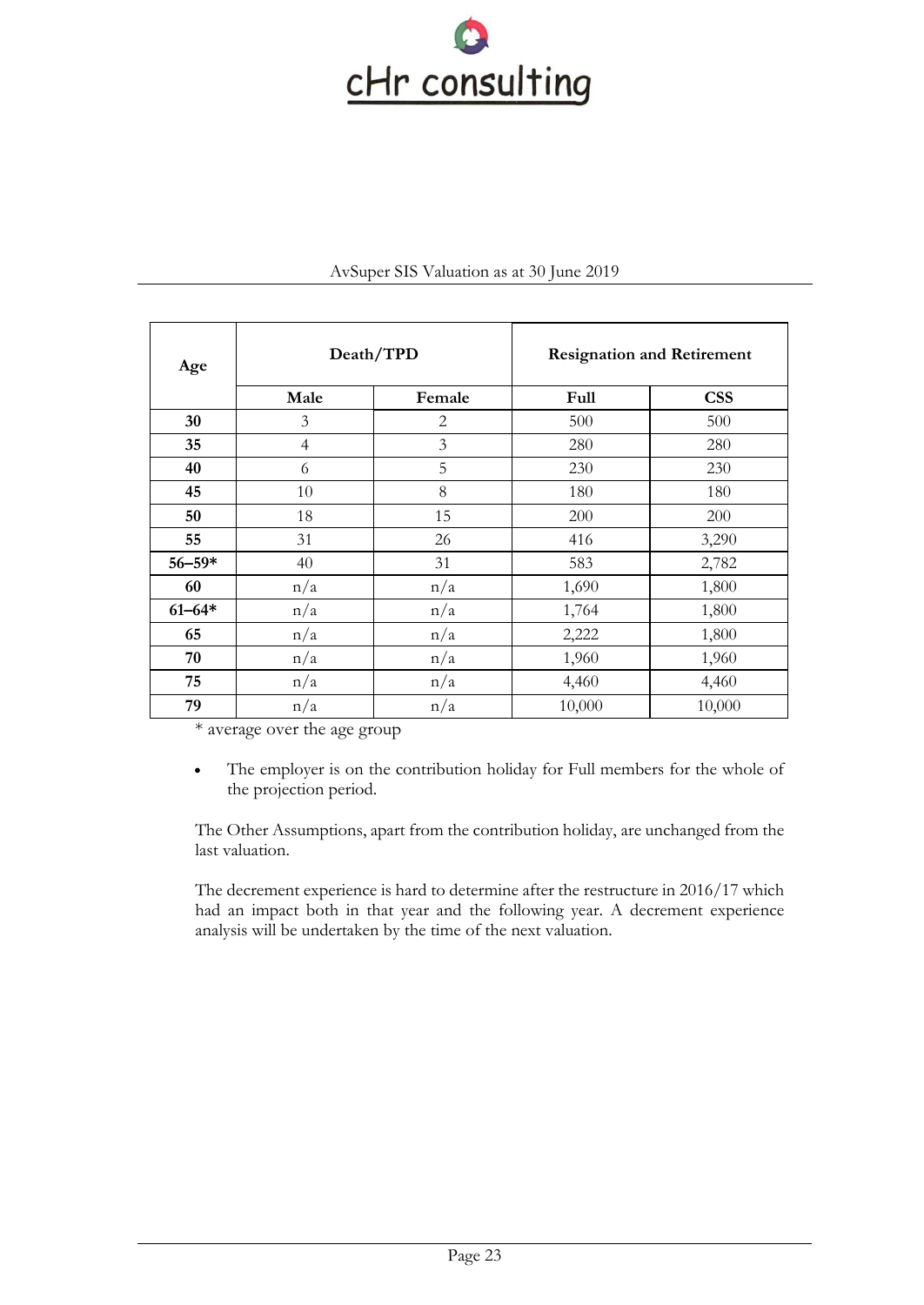

# **Section 5 – Results: Short Term Funding**

# **5.1 Short Term Funding Status Measures**

# **Vested Benefits**

The ratio of the Fund's assets to vested benefits (VBI) is set out in the tables below:

At 30 June 2019 the Fund was not in an Unsatisfactory Financial Position with the ratio of assets to vested benefits being greater than 100%.

| Fund as a Whole                                  |                                                |      | <b>Ratio of Assets to Vested</b><br>Benefits at 30 June $(\%)$ |
|--------------------------------------------------|------------------------------------------------|------|----------------------------------------------------------------|
| <b>Value of</b><br><b>Assets</b><br>$(\text{m})$ | Value of<br><b>Liabilities</b><br>$(\text{m})$ | 2016 | 2019                                                           |
| 2,420                                            | 2,200                                          | 109  | 110                                                            |

| <b>Defined Benefit</b><br><b>Liabilities Only</b> |                                         |      | <b>Ratio of Assets to Vested</b><br>Benefits at 30 June $(\%)$ |
|---------------------------------------------------|-----------------------------------------|------|----------------------------------------------------------------|
| <b>Value of</b><br>Assets<br>$(\text{m})$         | Value of<br>Liabilities<br>$(\text{m})$ | 2016 | 2019                                                           |
| 913                                               | 692                                     | 119  | 132                                                            |

The vested benefit is the benefit the member is entitled to under the Trust Deed on exit. For defined benefit members, this is the Retirement benefit for those eligible (by age) and the Resignation benefit for all others. With the closure of the Fund to new members, the Retirement benefit and Resignation benefit are equal for all members.

For Public Offer, Income Stream and Accumulation members, the vested benefit is the value of their account balance.

The ratios show the short term position of the Fund if all members exited or there was a large reduction in membership.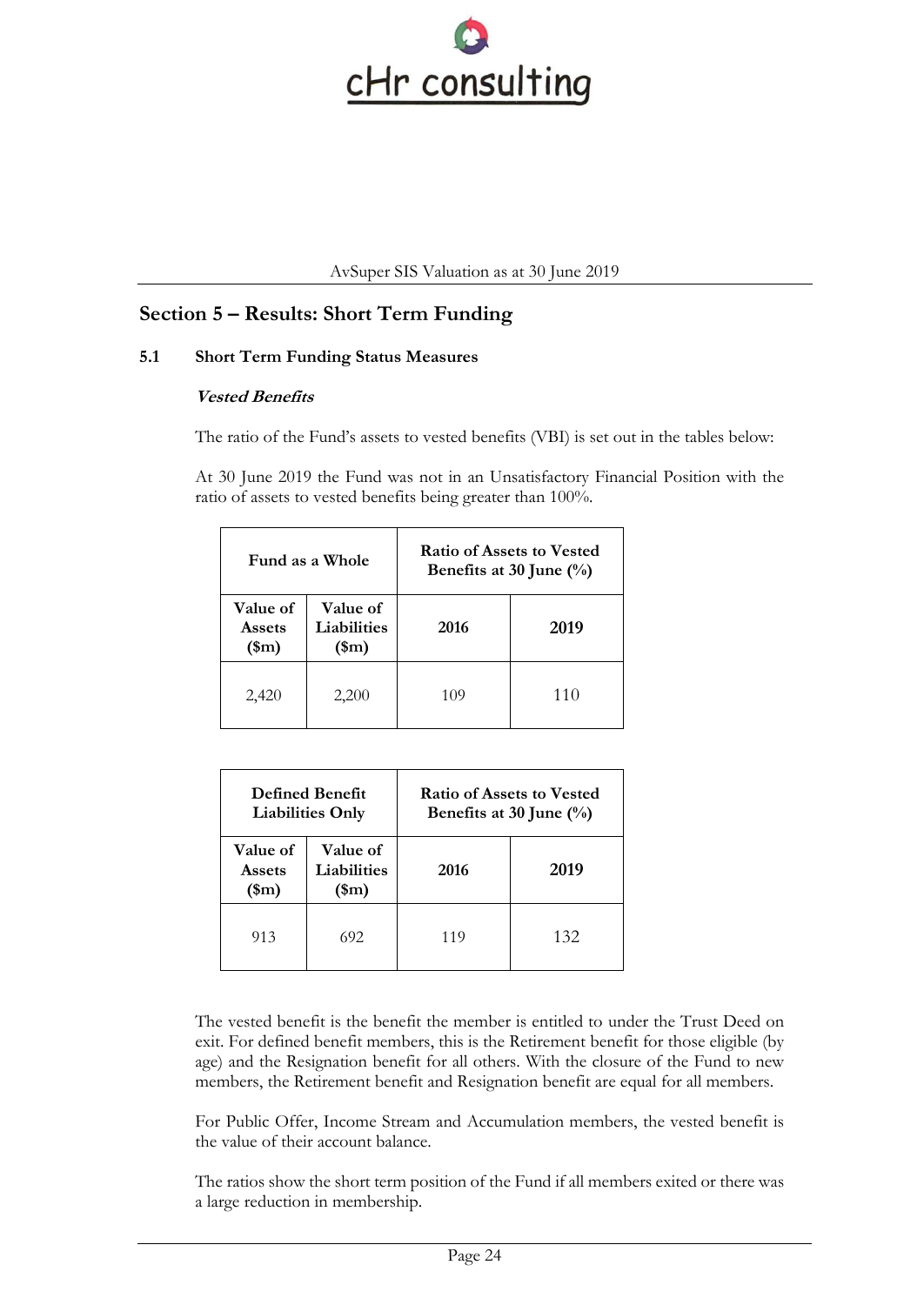

The defined benefit ratio indicates that the Fund's financial position has improved over the 3 years. This was due principally to:

- The reduction in the number of defined benefit members;
- higher than expected investment returns; and
- lower than expected salary increases.

The Trustee's Target Margin is a defined benefit vested benefits ratio of 110% and the Fund sits comfortably above this margin.

# **Minimum Benefits**

The Minimum benefit is the Minimum Requisite Benefit (as defined in the Benefit Certificate) in accordance with the Superannuation guarantee legislation. The Minimum Benefit for all members is in the nature of an accumulation benefit.

The value of the liabilities of the Fund in respect of the Minimum Benefits of the members of the Fund was \$1,995,433,254.

The ratio of the Fund's assets to the Minimum Benefits in relation to defined benefit members only is set out in the table below:

|                                                                                      | <b>Defined Benefit</b><br><b>Members Only</b> | <b>Ratio of Assets</b><br>to Minimum             |  |
|--------------------------------------------------------------------------------------|-----------------------------------------------|--------------------------------------------------|--|
| Value of<br><b>Value of</b><br>Liabilities<br>Assets<br>$(\text{m})$<br>$(\text{m})$ |                                               | <b>Benefits at 30</b><br><b>June 2019</b><br>(%) |  |
| 913                                                                                  | 527                                           | 173                                              |  |

The ratio is very healthy with Minimum Benefits very well covered by the assets. As all Minimum Benefits are in the nature of accumulation benefits, this ratio is expected to remain strong provided the minimum contributions set out in the funding and Solvency Certificate are made by the Employer.

The Fund is used to meet obligations under the Superannuation Guarantee Administration Act 1992. All necessary funding and solvency certificates were obtained during the three-year period to 30 June 2019. The current Funding and Solvency certificate was issued with effect from 1 July 2018 and was dated 23 August 2018.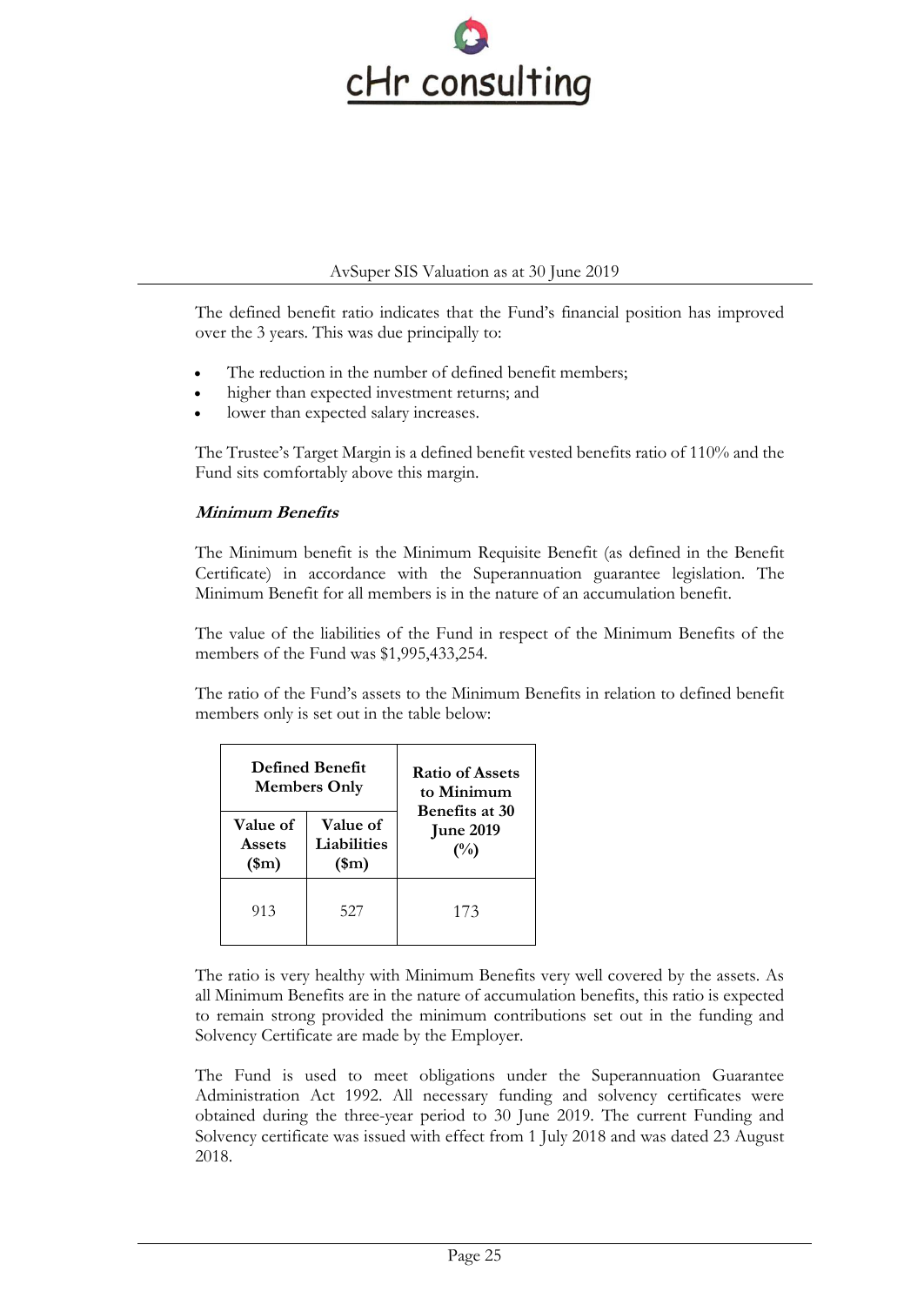

An actuary is highly likely to be able to certify the solvency of the Fund in any Funding and Solvency Certificate that may be required over the three years commencing 1 July 2019.

# **5.2 Projection of Defined Benefit Vested Benefits Ratio**

The projection is for 5 years based on short term realistic assumptions set out in Section 4.2. For the purpose of the projection, the value of the benefits of:

- Public Offer members and Income Stream members;
- Accumulation members; and
- Accumulation accounts of defined benefit members,

has been taken from both the value of vested benefits and the value of the assets as these liabilities are fully matched by the assets (liabilities move in proportion to investment returns).

The projection therefore shows the effect on the margin of assets over vested benefits for those benefits independent of investment returns and dependent on salary changes. The experience in relation to these benefits is the major risk to the Fund of failing the Satisfactory Financial Position test.

The results of the projections are set out in the graph below. The graph shows the defined benefit VBI at the end of each year through to 30 June 2024 based on the scenarios set out in Section 4.2., the key variable being the return in the current year. The graph includes the Trustee's Target Margin.

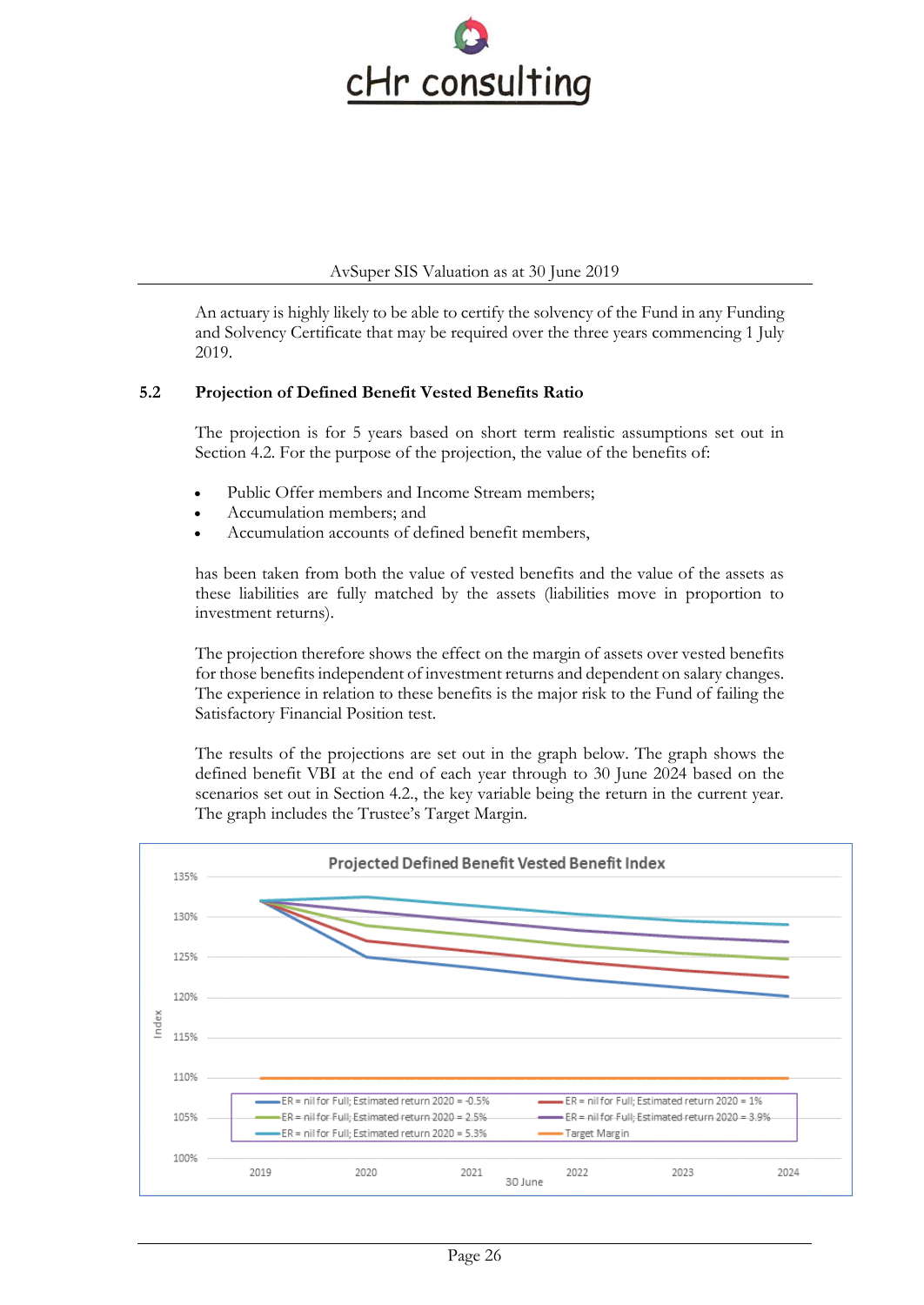

The significant conclusions arising from the projections are:

- a) The Trustee's Target Margin of 10% is highly likely to be exceeded through to 30 June 2020.
- b) The Fund is in a very healthy financial position and able to withstand a large fall in share values over the remainder of the year ended 30 June 2020 before it would be in an Unsatisfactory Financial Position at that date.
- c) The Employer is highly unlikely to have to make additional top up contributions in June 2020 under the Rectification Strategy.
- d) Based on expected medium term returns, the buffer above the Target Margin is expected to fall to a point where the Employer will need to start to contribute again for Full members.

# **5.3 Fund Wind-Up**

On Fund wind up, or if the Employer ceases to contribute at sufficient rates, the assets are apportioned among the members. There are no underlying guarantees of benefits. The funding method aims to ensure that the value of accrued benefits or vested benefits if greater is covered by the assets at all times.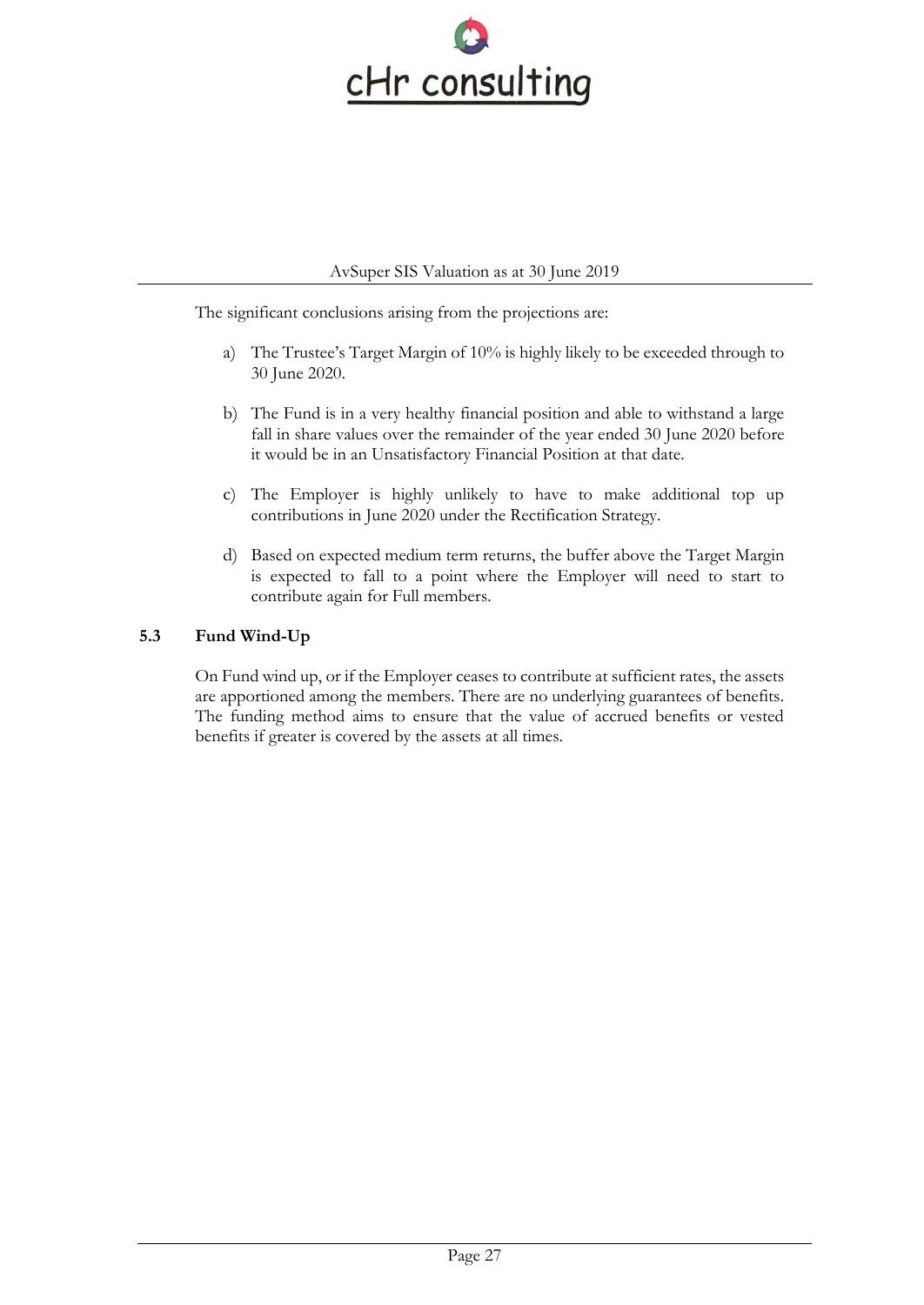

# **Section 6 – Results: Long Term Funding**

#### **6.1 Introduction**

The Fund's long term financial position and Employer contribution rate are examined in this Section.

The liabilities have been valued using the assumptions set out in Section 4.3. The funding method used is the Attained Age Normal method. Under this method the normal Employer rate is calculated as sufficient on a best estimate assumption basis to finance future service liabilities of existing members.

The best estimate assumption basis is set using assumptions which:

- a) are made using professional judgement, training and experience;
- b) are made having regard to relevant statistics, experience and other information; and
- c) are neither deliberately overstated nor deliberately understated.

The best estimate assumptions should be viewed as coming from a range of best estimate assumptions rather than as a single correct number, this being the nature of these estimates.

The results of the valuation using these assumptions are expected to be equally likely to overstate as understate the actual cost of the benefits. Sensitivity analysis is used to quantify the effect of the actual experience moving away from that expected.

The assets have been valued in Section 3.

# **6.2 Normal Employer Contribution Rate for Existing Full Members**

The Normal Employer contribution rate is the level rate required, based on the valuation assumptions, to fund the benefit liabilities accruing in respect of members' future service with the Employer.

The valuation produced a normal Employer contribution rate for existing Full members of 14.5% of salaries of these members.

In addition, the Employer contribution rate for CSS members is 3% of the salaries of these members.

The valuation results are set out below: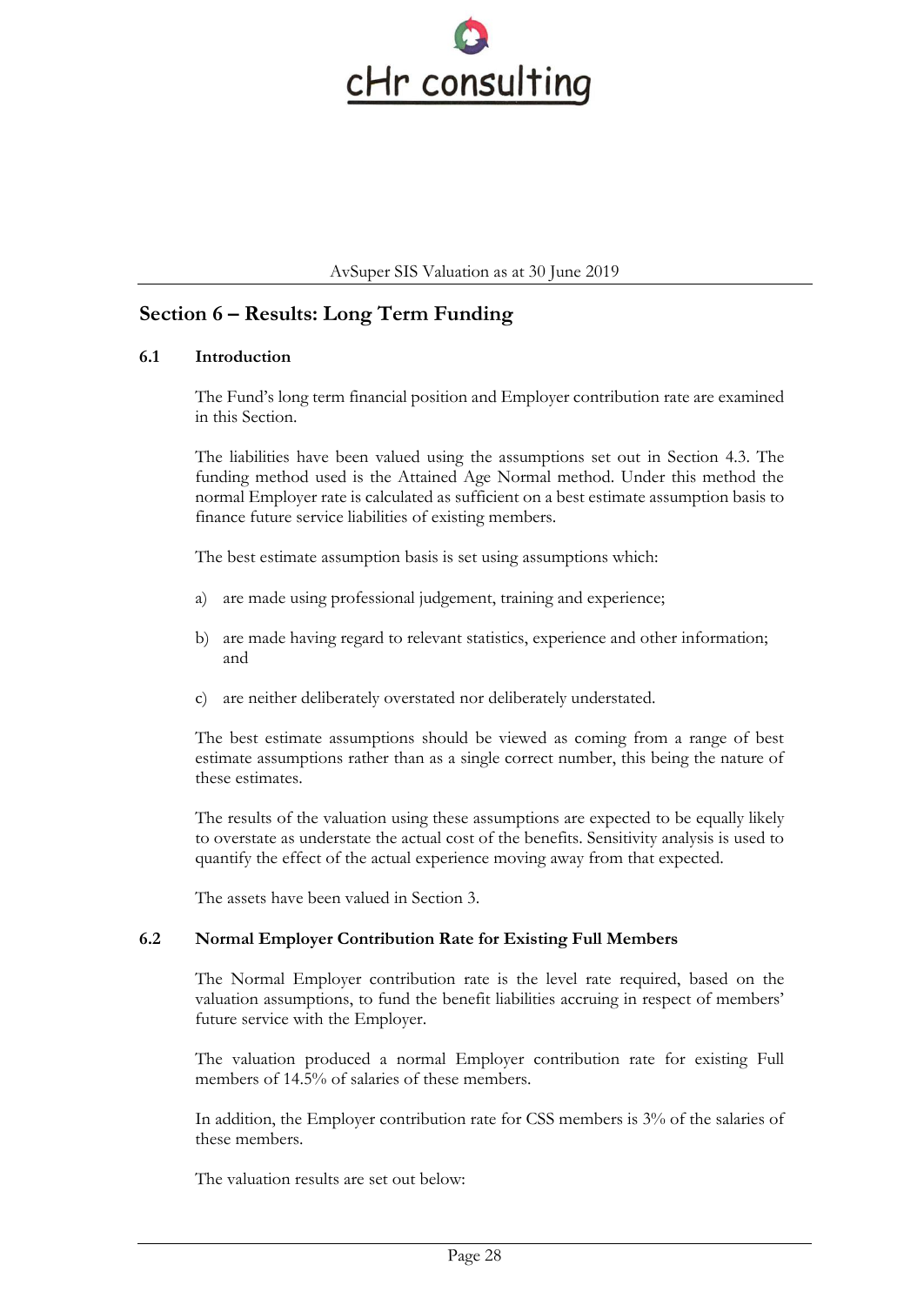

|                                                             |                | \$                            |
|-------------------------------------------------------------|----------------|-------------------------------|
| Value of Future Service Liabilities                         |                | 248,693,296                   |
| Value of Future                                             | Member         | 78,668,537                    |
| Contributions                                               | CSS Employer * | 999,815                       |
| Value of net Future Service Liability of Full Members       | 169,004,944    |                               |
| Value of 1% of salaries of Full members                     |                | 13,639,510                    |
|                                                             |                | $\frac{6}{6}$ of<br>salaries) |
| Employer Contribution Rate after expenses and before tax    |                | 12.4                          |
| Tax on Employer contributions                               |                | 2.1                           |
| Required Normal Employer contribution rate for Full members |                | 14.5                          |

\* at 3% of salaries for these members less tax

The required rate disclosed in the calculation has fallen slightly since the last valuation  $(15.1\% \text{ of salaries}).$ 

#### **6.3 Assets and Past Service Liabilities (Actuarial Value of Accrued Benefits)**

The valuation shows that the value of the assets exceeds the value of past service liabilities by \$240m. The Fund is in a strong financial position.

The excess has increased since the last valuation which showed an excess of assets over liabilities of \$191m.

|                                                                             | S             |
|-----------------------------------------------------------------------------|---------------|
| Value of DB Past Service Liabilities for DB Members less Surcharge Accounts | 672,529,975   |
| Value of accumulation accounts of all members                               | 1,507,467,222 |
| <b>Total Past Service Liability</b>                                         | 2,179,997,197 |
| <b>Value of Assets</b>                                                      | 2,420,286,087 |
| <b>Excess of the Value of Assets over Past Service Liabilities</b>          | 240,288,890   |

The results are set out below: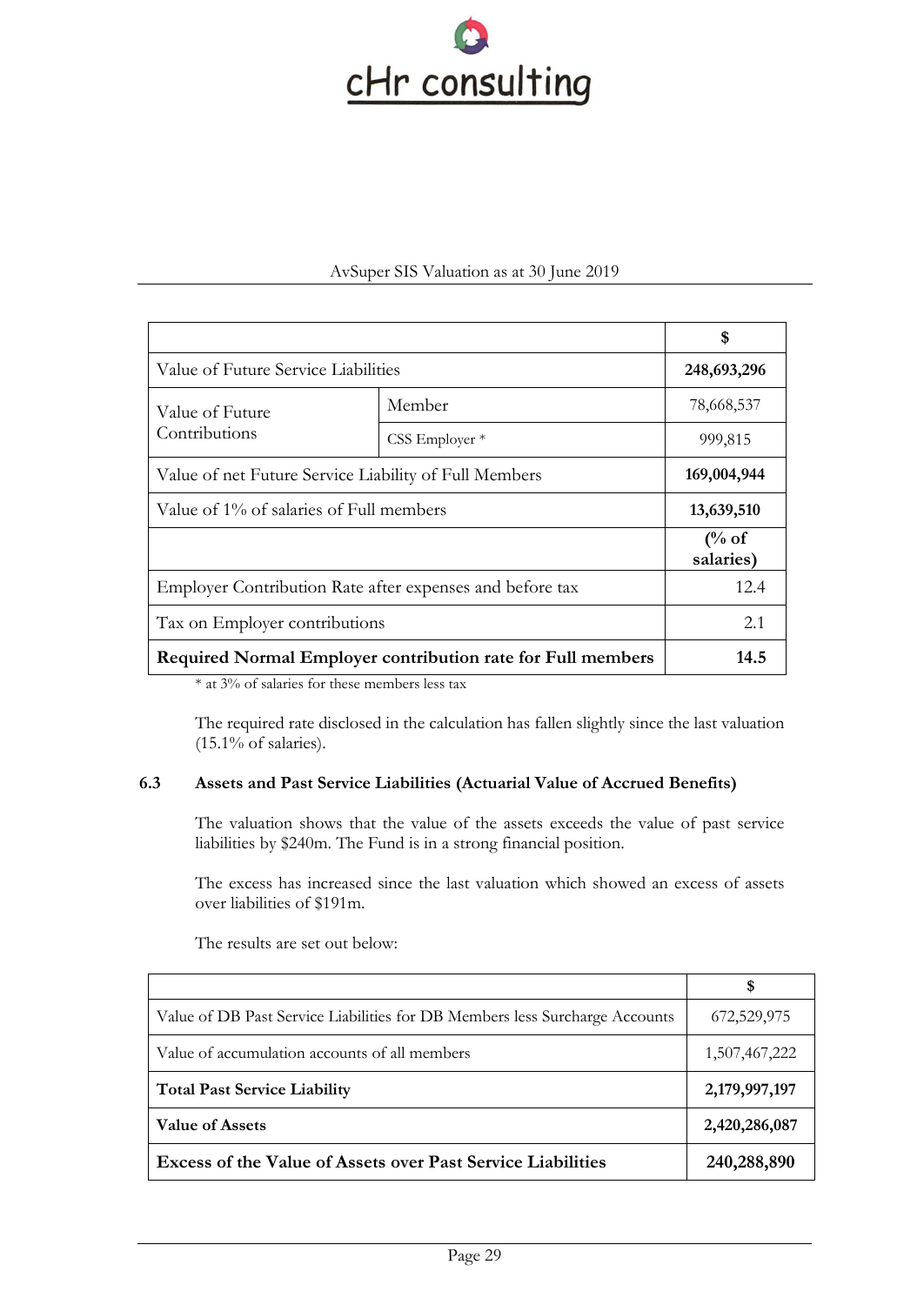

At the valuation date, the value of the assets of the Fund is adequate to meet the liabilities in respect of the accrued benefits of the members of the Fund.

# **6.4 Employer Contribution Rate for Future New Full Members**

The long term rate of Employer contribution for new entrants is no longer relevant as the Fund has been closed to new Full members.

# **6.5 Variation in Assumptions**

The major determinant of the adequacy of the assets of the Fund and the stability of the required Employer contribution rate is the extent to which the rate of return on the Fund's assets exceeds the rate of increase in salaries. This is referred to as the real rate of return for the Fund. The valuation assumes the real rate of return will be 0.5% p.a..

The effect of a 0.5% p.a. reduction in the real rate of return is to:

- increase the normal rate by around 0.8% of salaries (to 15.3% of salaries); and
- reduce the excess of assets over past service liabilities by \$31m, from \$240m to \$209m.

The variation is shown to provide an understanding of the effect of an actual outcome that varies from the expected. It does not imply that this is a likely result or a lower bound on the possible actual investment return of the Fund over the long term.

# **6.6 Long Term Funding Status Measure – Actuarial Value of Accrued Benefits**

The ratio of the Fund's assets to the Actuarial Value of Accrued Benefits is set out in the tables below:

| Fund as a Whole                           |                                         | Ratio of Assets to Actuarial<br>Value of Accrued Benefits<br>at 30 June $(\%)$ |      |
|-------------------------------------------|-----------------------------------------|--------------------------------------------------------------------------------|------|
| Value of<br><b>Assets</b><br>$(\text{m})$ | Value of<br>Liabilities<br>$(\text{m})$ | 2016                                                                           | 2019 |
| 2,420                                     | 2,180                                   | 111                                                                            | 111  |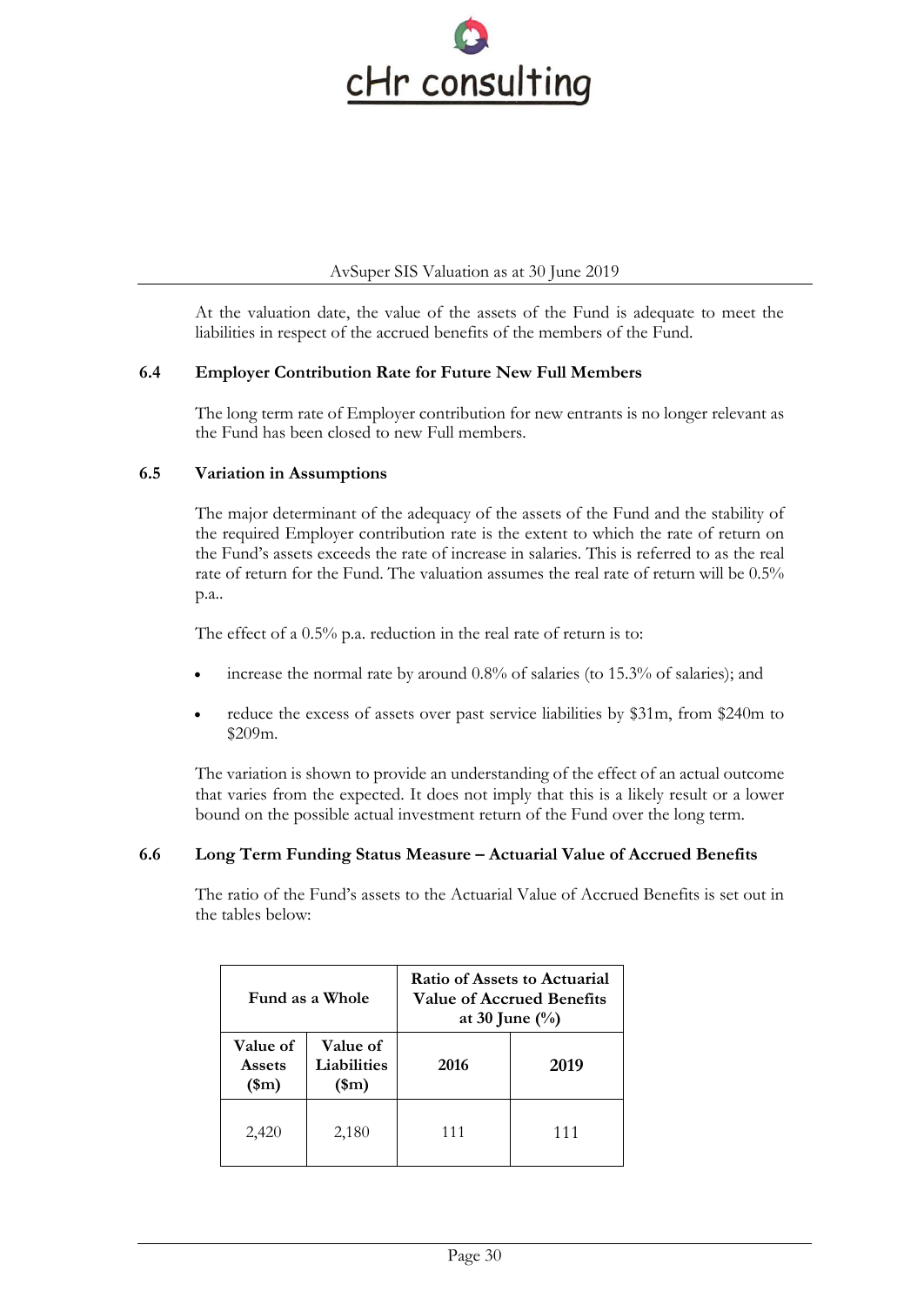

| <b>Defined Benefit</b><br><b>Liabilities Only</b> |                                         | Ratio of Assets to Actuarial<br>Value of Accrued Benefits<br>at 30 June $(\%)$ |      |
|---------------------------------------------------|-----------------------------------------|--------------------------------------------------------------------------------|------|
| <b>Value of</b><br><b>Assets</b><br>$(\text{m})$  | Value of<br>Liabilities<br>$(\text{m})$ | 2016                                                                           | 2019 |
| 913                                               | 673                                     | 124                                                                            | 136  |

The Actuarial Value of Accrued Benefits is set out in Section 6.3.

The ratio of assets to the Actuarial Value of Accrued Benefits has increased since the last valuation. The Fund's experience has had a positive impact on the financial position, particularly the membership reduction. The ratio is very healthy and indicates the Fund is in a very strong financial position.

# **6.7 Shortfall Limit**

The Trustee's Shortfall Limit is 95%. The Shortfall Limit is appropriate for the Fund in its circumstances.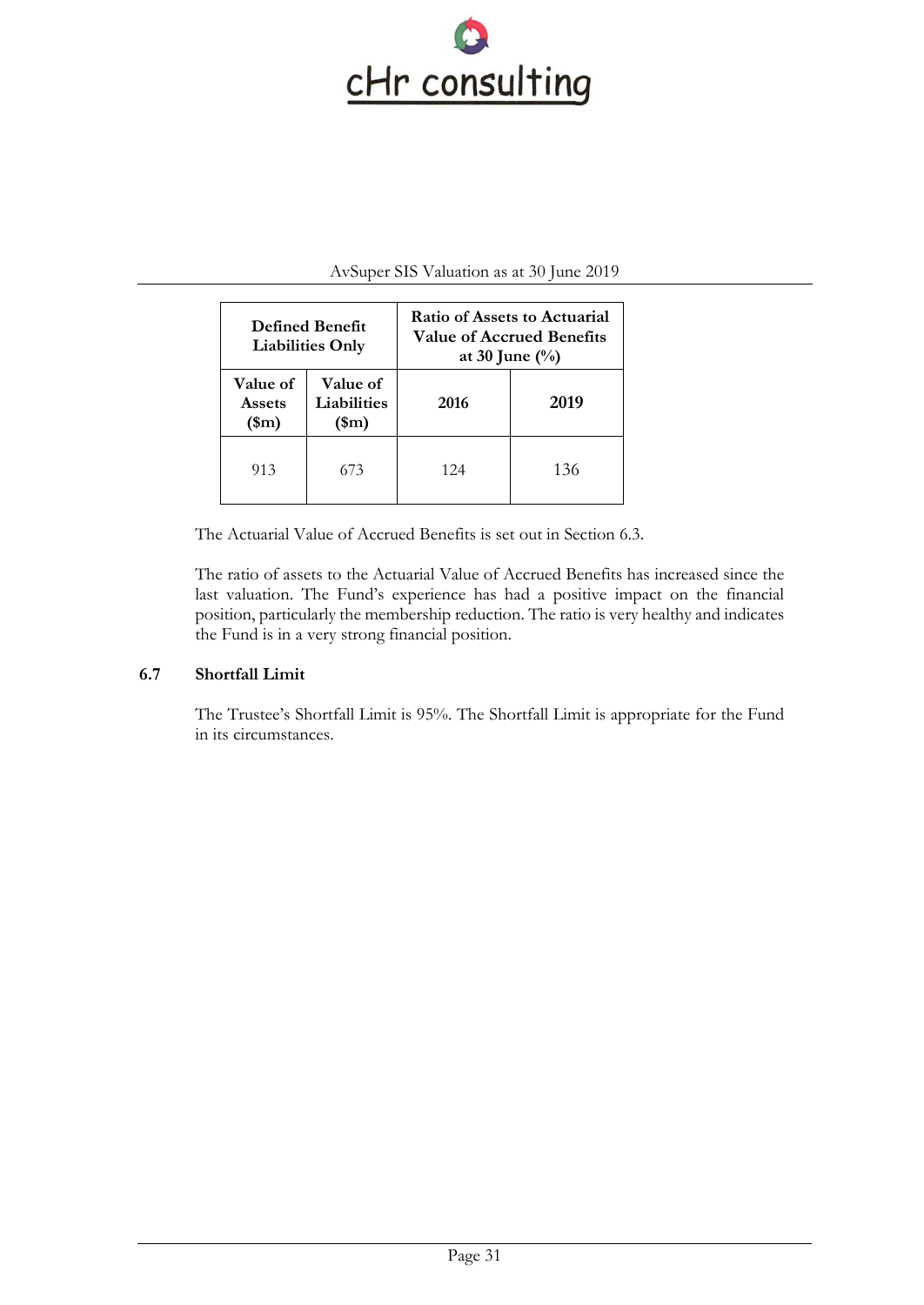

# **Section 7 – Future Employer Contributions**

# **7.1 Introduction**

This Section discusses the results of the short and long term financial position of the Fund and sets out the significant considerations in determining the recommended minimum Employer contribution rate as set out in Section 1.3.

# **7.2 Recommended Contribution Rate - Considerations**

The following considerations should be taken into account when determining the overall minimum Employer contribution rate:

- i) The Trust Deed requires the Employer to determine the contribution rate, after obtaining the advice of the Actuary and consulting the Trustee.
- ii) The financial position of the Fund is strong (Section 5 and 6) with a healthy level of reserves relative to the current investment policy. The Fund can withstand large falls in share values and still retain the Trustee's Target Margin of 110%. This allows for a smooth and orderly reintroduction of contributions should the need arise.
- iii) Around 80% of the total liability of the Full members is funded. The Employer contribution rate has a relatively small impact on the financial position of the Fund.
- iv) The Employer has made a long term commitment to funding any shortfalls in assets over appropriate periods of time. This considerably enhances members' security and provides very good underlying support to the investment strategy of the Trustee.
- v) The Trustee receives annual advice from the Actuary on the financial condition of the Fund as well as internal monthly monitoring of the vested benefits ratio. This allows the Trustee to react quickly to any change in circumstances, including discussing the contribution rate with the Employer.
- vi) Even with a contribution holiday over the medium term it is reasonable to expect that the Trustee Margin will be maintained.
- vii) The Fund remains in a Surplus Assets (as defined in the Trust Deed) position. Surplus Assets can be requested to be paid to the Employer. It is reasonable that this payment is made through the contribution mechanism.
- viii) There is little risk in the short term that the financial position will deteriorate to an extent where contributions would need to be made quickly.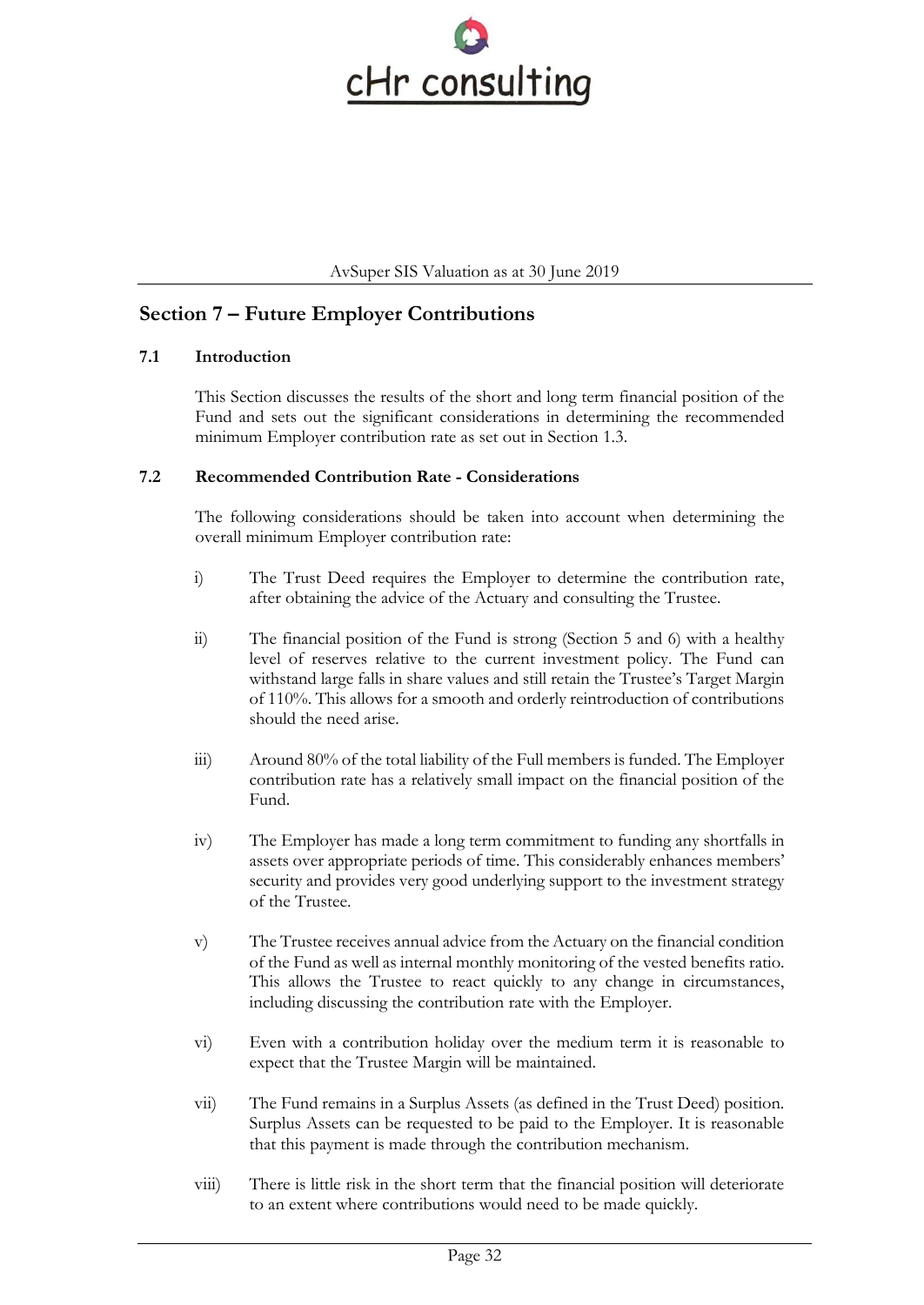

- o Salary growth is stable and low and presents no risk.
- o The investment strategy is conservative, and this protects the Fund to an extent against fluctuations in listed share values.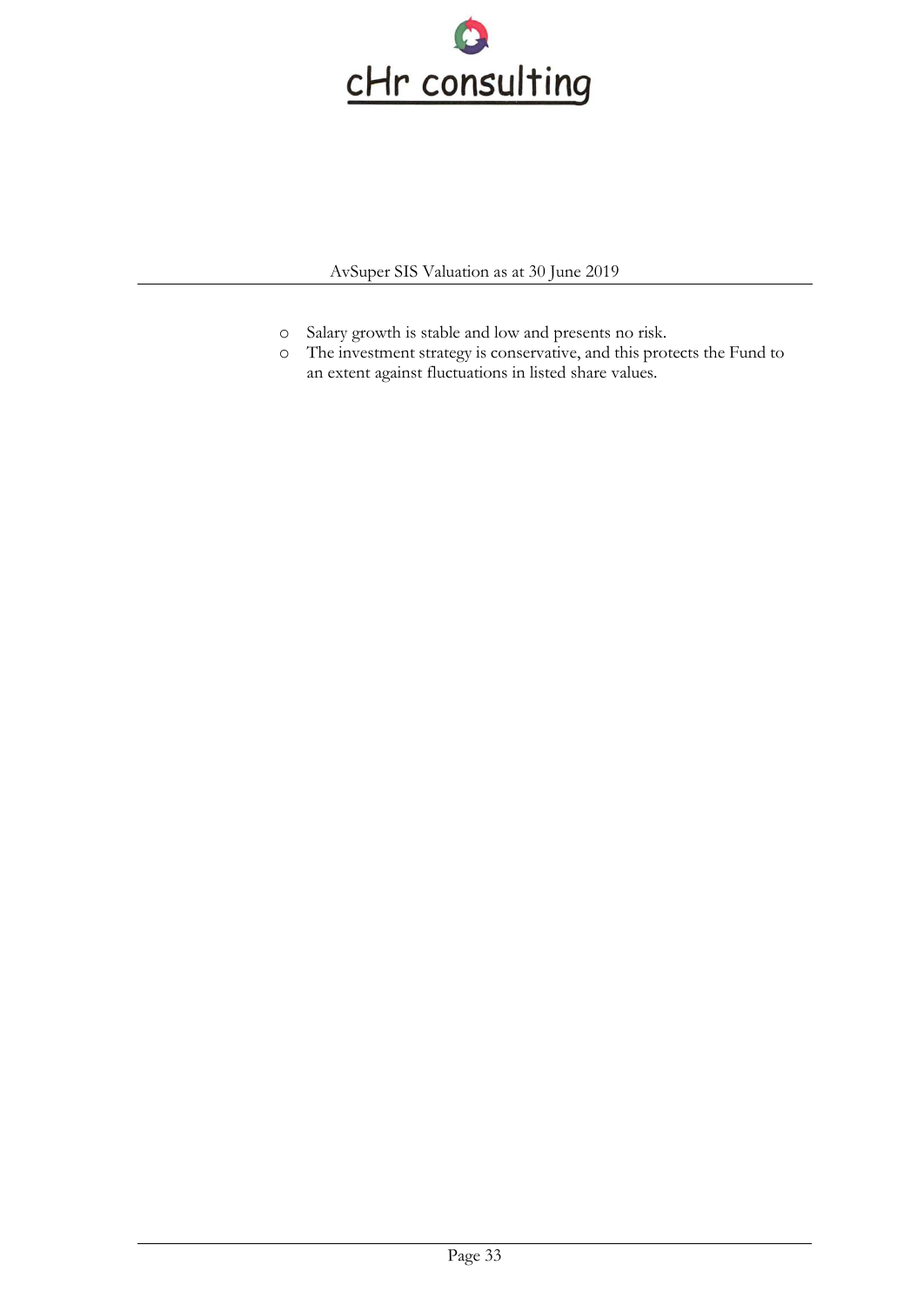

# **Attachment A – Summary of Fund Provisions – Defined Benefit Members**

# **A.1 Eligibility**

Employees became members of the Fund from the first day of service.

Employees who are members of the CSS are eligible for award benefits only.

# **A.2 Contributions**

Full members may contribute at the rate of  $0\%$  to  $10\%$  of salary, in whole multiples. The rate may be varied at any time during the year.

Salary means salary at the date of the member's last birthday.

CSS members do not contribute to the Fund.

The Employer contributes at the rates necessary to finance the balance of the cost of benefits and running the Fund.

# **A.3 General Benefit Provisions**

Air Traffic Controllers and Flight Information Service Officers may retire from age 50. Other members may retire from age 55.

The general benefit formula is:

# **{Accrued Benefit Multiple} times {Final Average Salary}**

where:

• Accrued Benefit Multiple is the sum of the individual benefit accruals over the relevant periods of membership and any multiple for previous fund membership. The benefit accrual rates are set out in Section A.4. Part time employees receive a prorata accrual rate.

For death and TPD before age 60 for Full members, the Accrued Benefit Multiple is the multiple that would have accrued at age 60.

For resignation for Full members, the Accrued Benefit Multiple is reduced in the first 4 years of membership by a vesting scale (Section A.6).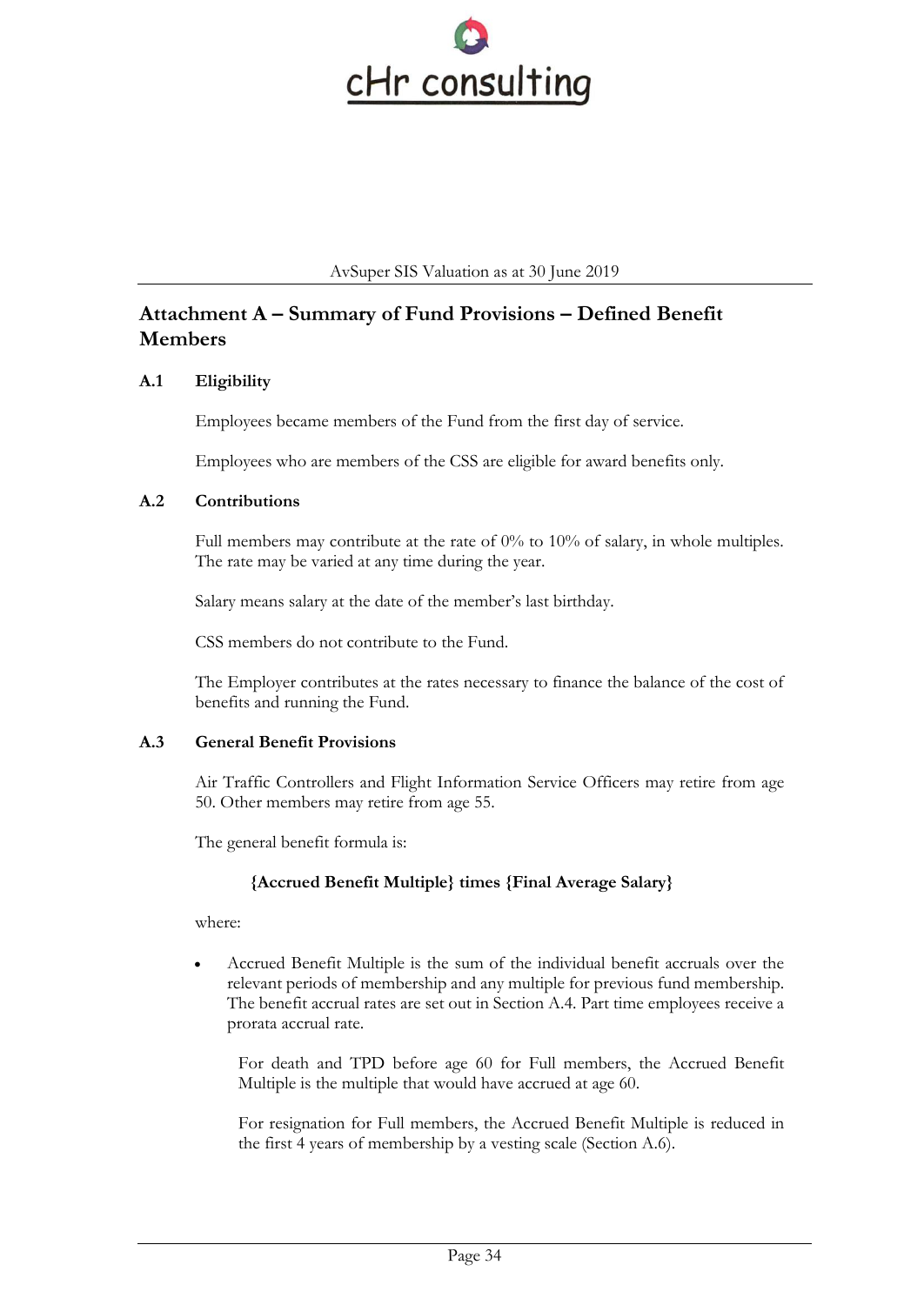

• Final Average Salary is the average of the member's salary on the 3 birthdays preceding exit date. For part time employees, the equivalent full time salary is used.

Where a Surcharge liability arises in respect of a member, the amount is accumulated at the Fund earning rate and deducted from the member's benefit on exit. All benefits are subject to the minimum amount required to comply with the Superannuation Guarantee legislation.

# **A.4 Retirement and Retrenchment Benefit**

For Full members, the accrual rate depends on:

- The current rate of member contribution; and
- The average rate of contribution since joining the Fund.

This is shown in the following table:

|                                                 | <b>Benefit Accrual Rate</b><br>$(\%)$                                                  |                                                                                       |  |
|-------------------------------------------------|----------------------------------------------------------------------------------------|---------------------------------------------------------------------------------------|--|
| Member<br>Contribution<br>Rate<br>(% of salary) | Standard<br>(average member<br>contribution rate<br>since joining more<br>than $5\%$ ) | Catchup<br>(average member<br>contribution rate<br>since joining less<br>than $5\%$ ) |  |
| $\overline{0}$                                  | 10.0                                                                                   |                                                                                       |  |
| $\mathbf{1}$                                    | 12.0                                                                                   |                                                                                       |  |
| 2                                               | 14.0                                                                                   |                                                                                       |  |
| 3                                               | 16.0                                                                                   |                                                                                       |  |
| $\overline{4}$                                  | 18.0                                                                                   |                                                                                       |  |
| 5                                               | 20.0                                                                                   |                                                                                       |  |
| 6                                               | 21.2                                                                                   | 22.0                                                                                  |  |
| 7                                               | 22.4                                                                                   | 24.0                                                                                  |  |
| 8                                               | 23.6<br>26.0                                                                           |                                                                                       |  |
| 9                                               | 24.8<br>28.0                                                                           |                                                                                       |  |
| 10                                              | 26.0<br>30.0                                                                           |                                                                                       |  |

The accrual rate for CSS members is 3% p.a.